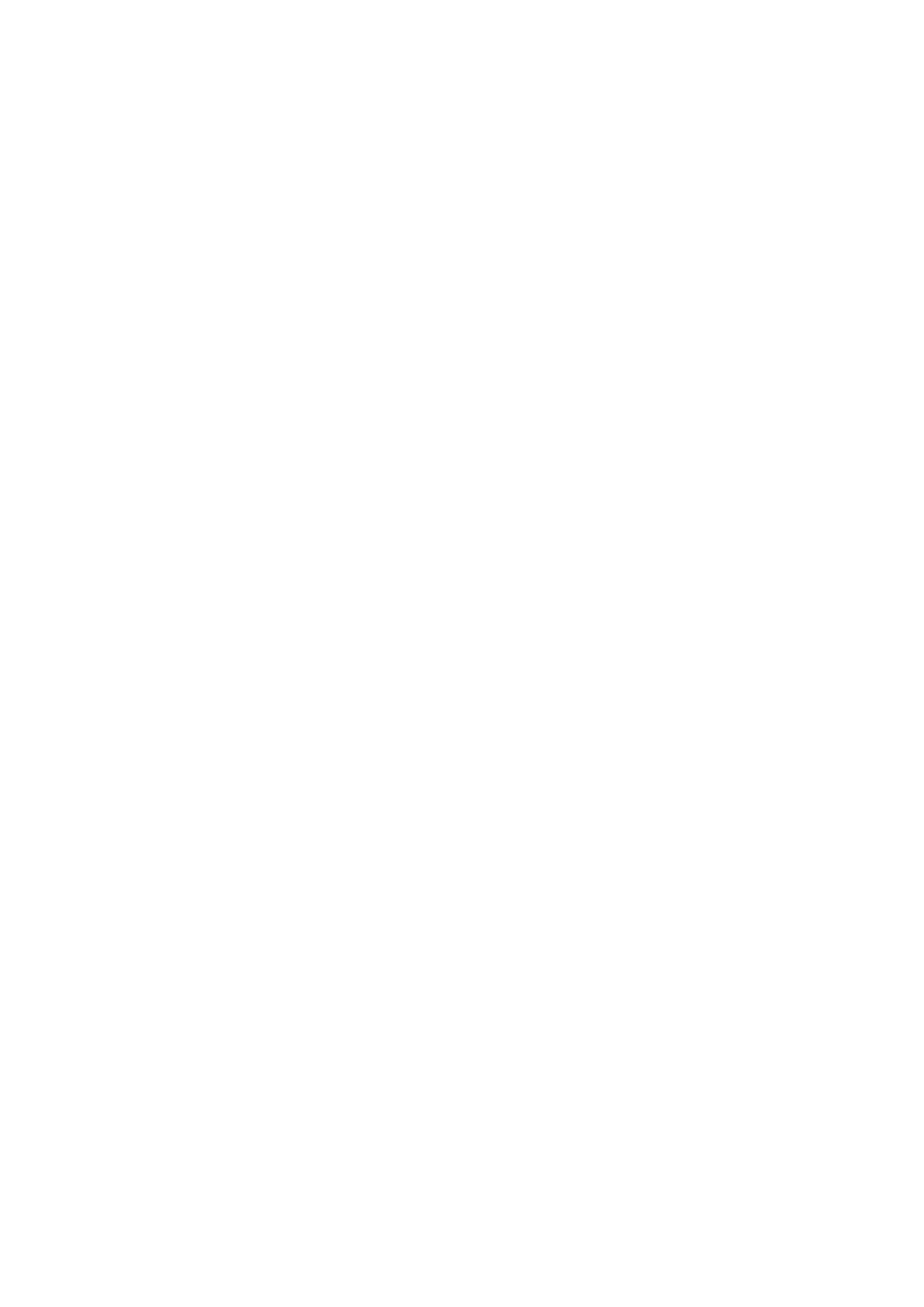# **TABLE OF CONTENTS**

| What Studying at Trinity Theological College Means 5 |  |
|------------------------------------------------------|--|
|                                                      |  |
|                                                      |  |
|                                                      |  |
|                                                      |  |
|                                                      |  |
|                                                      |  |
|                                                      |  |
|                                                      |  |
|                                                      |  |
|                                                      |  |
|                                                      |  |
|                                                      |  |
|                                                      |  |
|                                                      |  |
|                                                      |  |
|                                                      |  |
|                                                      |  |
|                                                      |  |
|                                                      |  |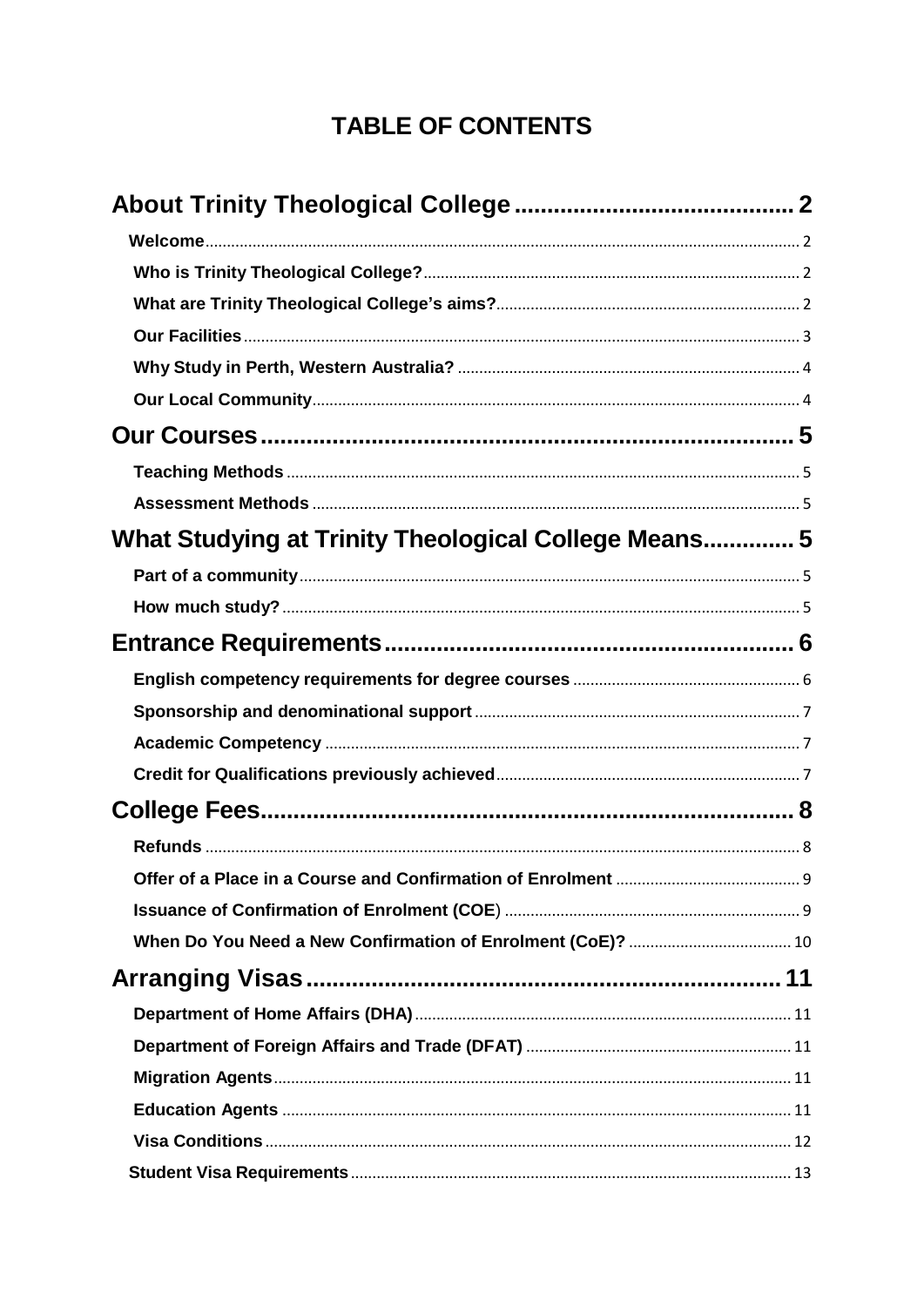Please note that the content of this booklet is subject to change. Please also refer to the ACT [Overseas Student Webpage](https://www.actheology.edu.au/overseas-students/) on the ACT website at [https://www.actheology.edu.au/overseas](https://www.actheology.edu.au/overseas-students/)[students/](https://www.actheology.edu.au/overseas-students/) for detailed information relating to Overseas Students studying in Australia. For the most up to date ACT policies relating to Overseas Students, please click directly onto the above link. Please make yourself fully familiar with these policies prior to commencing the application process.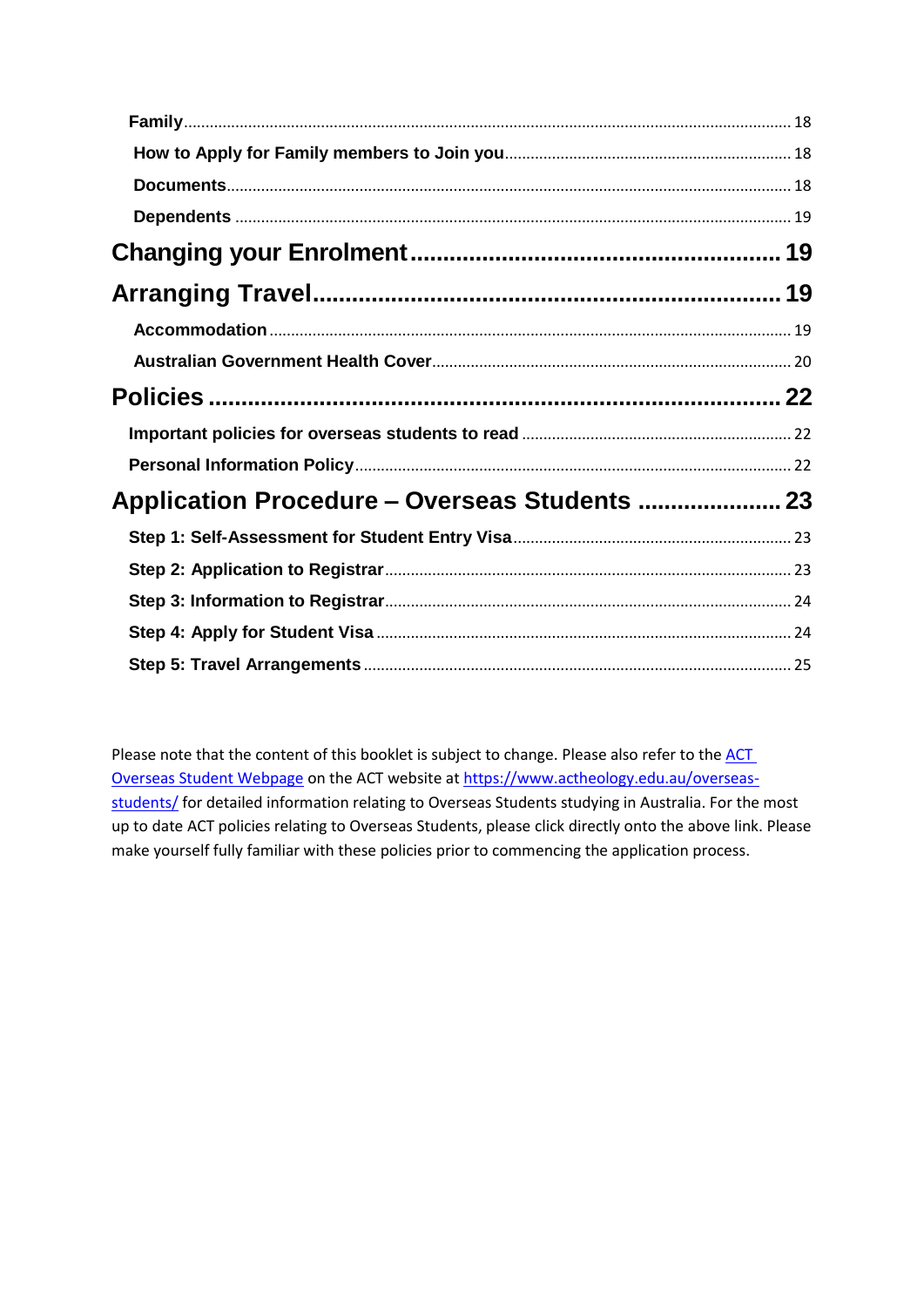# **About Trinity Theological College**

## <span id="page-4-1"></span><span id="page-4-0"></span>**Welcome**

Thank you for your interest in **Trinity Theological College**. This booklet has been designed to help overseas students to find out a little more about the college and our community here in Perth, Western Australia. Please read this book alongside our Course [Information](https://www.ttc.wa.edu.au/3-year-courses/) Material. Further information about our courses or making an application can be obtained from our registrar by emailing [registrar@ttc.wa.edu.au.](mailto:registrar@ttc.wa.edu.au)

#### <span id="page-4-2"></span>**Who is Trinity Theological College?**

Trinity Theological College (TTC) is a non-denominational training institution for Christian ministry in the evangelical reformed tradition. It offers undergraduate and graduate studies through the **Australian College of Theology** (ACT). Trinity's great emphasis in its training is the integration of head, heart, and hands. We seek to combine understanding, devotion, and practice at all times.

As an affiliated college of the ACT we are required to comply with the standards articulated in the National Code, and all documentation for your study can be found in the handbooks and policy documents of the ACT, as well as in handbooks and course information provided to you by TTC.

[The National Code](https://internationaleducation.gov.au/Regulatory-Information/Pages/National-Code-2018-Factsheets-.aspx) is a set of nationally consistent standards that governs the protection of overseas students and delivery of courses to those students by providers registered on the [Commonwealth Register of Institutions and Courses for Overseas Students \(CRICOS\).](http://cricos.education.gov.au/Course/CourseList.aspx?LocationID=5791) Overseas students are advised to become familiar with the ESOS (Education Services for Overseas Students Act 2000) Framework, which provides the regulatory requirements for the Australian College of Theology and other providers of education to overseas students in Australia. It provides overseas students with protection.

#### <span id="page-4-3"></span>**What are Trinity Theological College's aims?**

The aim of Trinity Theological College is to equip women and men for effective Word ministries. By "effective" we mean a ministry that is shaped by the Gospel, the teaching of "first importance" for Christians (1 Cor. 15:3). A Gospel-shaped ministry will have three emphases:

1. **Bible Based**. God has spoken definitively in His Word the Bible which provides all that is necessary to equip God's people "for every good work" (2 Tim 3:17). The key task in ministry, then, is to teach, apply, and model God's word faithfully and competently so that God's people might be well fed and grow into maturity. This is why students at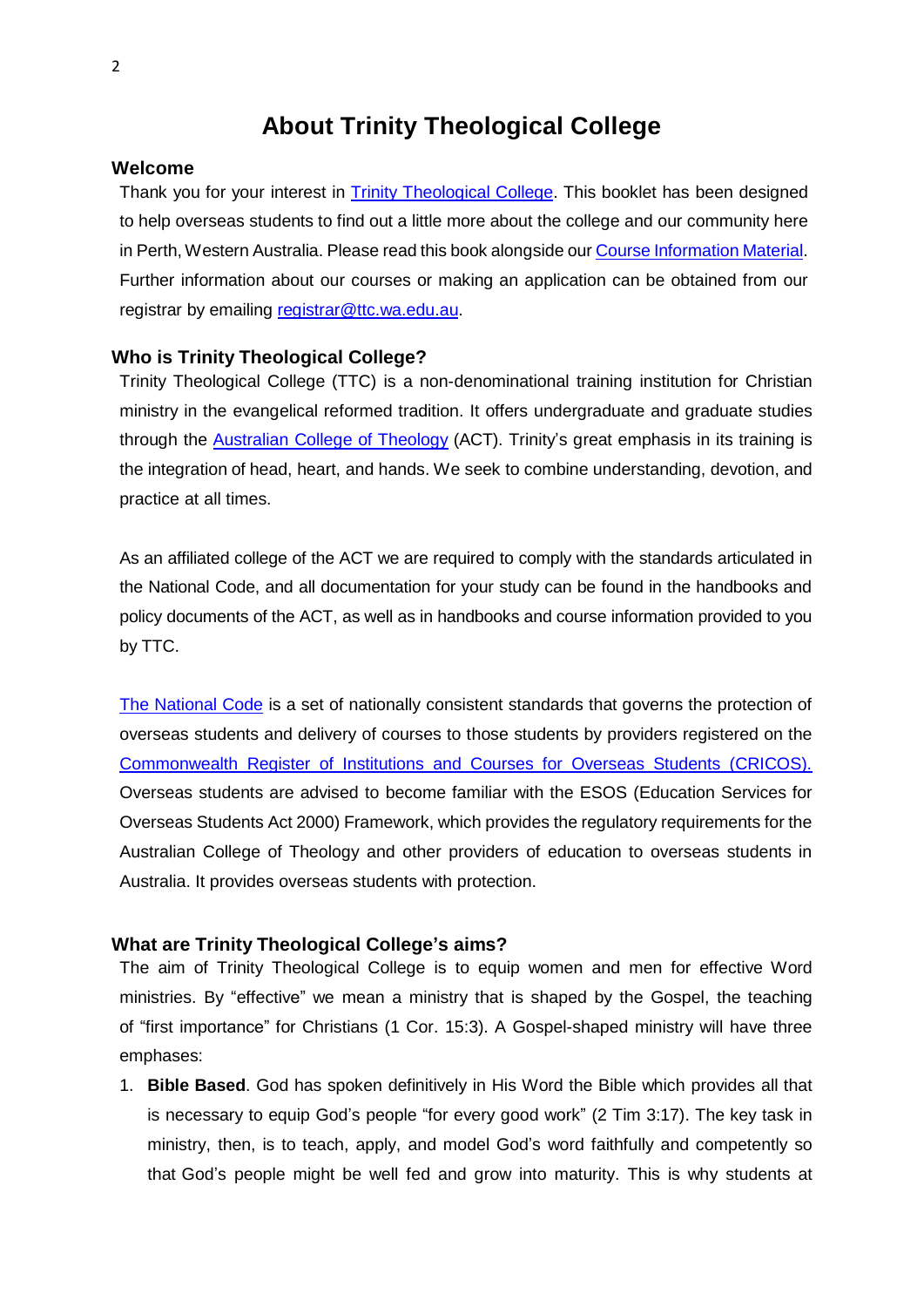Trinity learn the original languages of the Bible and how to discern its meaning for life and ministry.

- 2. **Christ Centred**. Jesus Christ is the centre and sum of God's word (Col. 2:3); he is the one who supremely reveals God the Father to us (John 14:9). And so Jesus is to be the believer's first love (John 21:15-20). Our hope is not simply to learn about the centrality of Christ but be devoted to him as our Saviour and Lord. Therefore, a crucial part of our program is weekly chapel, pastoral care groups and spending time together to encourage one another in Christ-centeredness.
- 3. **Ministry Focussed**. Our desire is not only to know theology in the head and heart, but also to know how it applies to ministry in real-life, practical situations. Trinity seeks relentlessly to keep showing how what we learn in Scripture practically applies in Christian service. All theology is practical; our concern is to show how.

#### <span id="page-5-0"></span>**Our Facilities**

The college enrols between 70 - 90 students each year and has 7 full-time staff and 11 parttime staff.

The centrally located, modern, three storey building completed in May 2004 was designed to allow the College to grow. Using just the second and third floors, as we do now, the college in the future could hold 140 students and 12 full-time staff.

We have two lecture rooms and two smaller tutorial rooms. We can seat 42 in the one lecture room and 37 in the other. At the moment the largest class, at any one time, is 40. The dividing wall between the lecture rooms is opened up for our certificate level class (Trinity@Night, held every week) and for special events such as when guest lectures are held here.

The library houses a collection of over 25,000 items. Its design makes it a great place to come and work. It provides work spaces for thoughtful reflection, purposeful study and group discussion. Our librarian and library technician are always willing to assist our students or visiting pastors and ministers who come to use the books or quiet space.

All the computers in the library can access the online catalogue. A wireless network enables students to use their own laptops within the building.

The mezzanine floor provides a place for quiet study and is designated for students who need a more permanent study space. Access is also provided to the student zone which includes an al fresco dining area and a well fitted out kitchen with fridge, microwave ovens etc. A fierce and thriving table tennis competition is played in this zone too.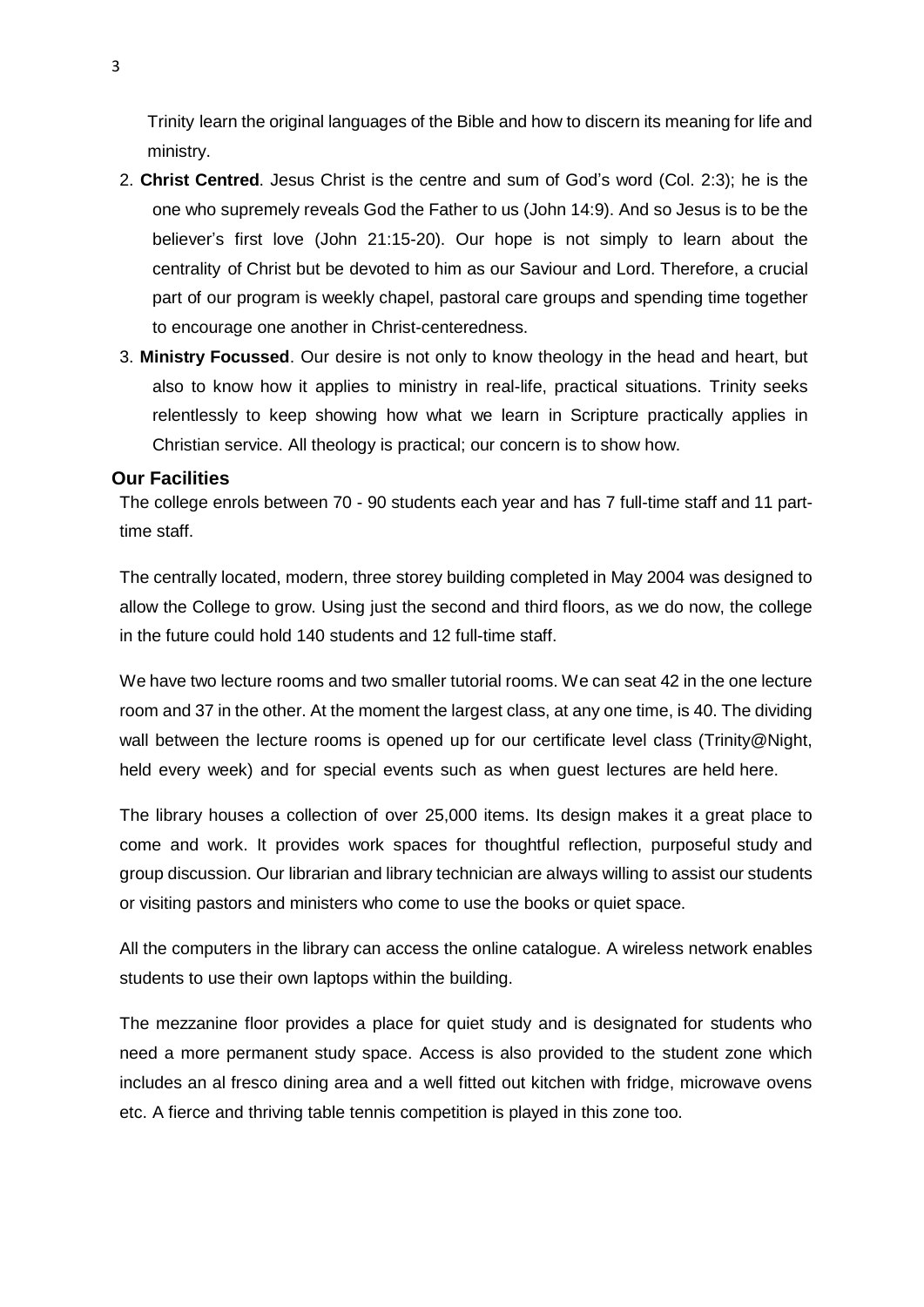## <span id="page-6-0"></span>**Why Study in Perth, Western Australia?**

Perth is a small and beautiful city, with a modern and multi-cultural atmosphere. Perth is wellequipped with beautiful beaches, the sparkling Swan River and great museums, art galleries and centres for fine international level study. Many international students come to Perth to study a wide range of courses in the numerous Universities and Colleges that make Perth an educational city. To find out more about Perth and Western Australia visit [www.wa.gov.au](http://www.wa.gov.au/) and [www.westernaustralia.com](http://www.westernaustralia.com/)

## <span id="page-6-1"></span>**Our Local Community**

A detailed description of the area and facilities can be found at [www.vincent.wa.gov.au/](http://www.vincent.wa.gov.au/)

Public transport via the train and buses, just minutes away, makes access to the college easy. To plan your journey and to access network maps go to: <http://www.transperth.wa.gov.au/Journey-Planner>

Cycle paths provide easy access to the college details can be found at: <http://www.transport.wa.gov.au/activetransport/cycling.asp>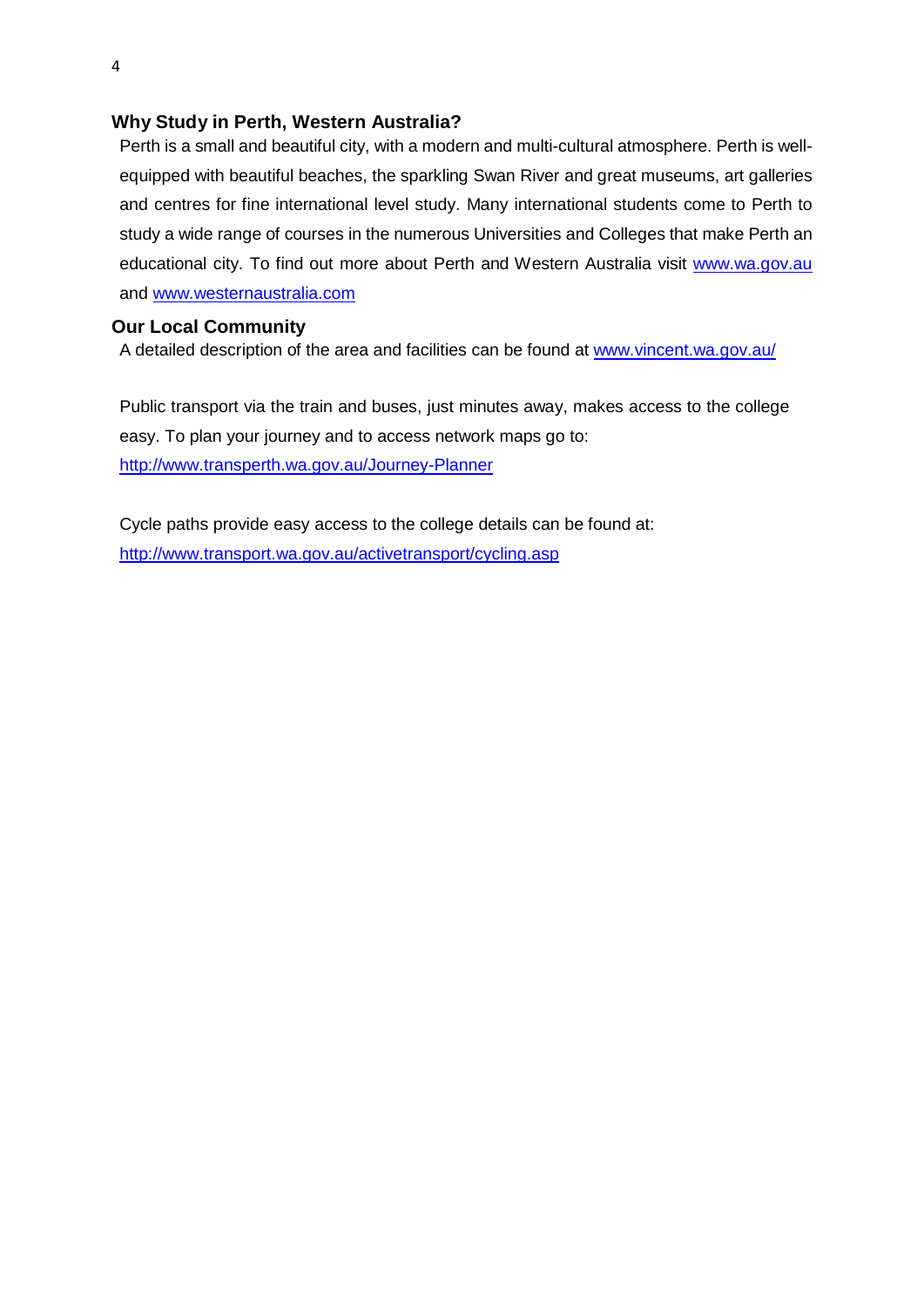## **Our Courses**

<span id="page-7-0"></span>Trinity Theological College teaches courses in theology and divinity at undergraduate, graduate and postgraduate level. All courses are provided by the higher education provider, The Australian College of Theology (ACT) (CRICOS Code 02650E). The course names available for overseas students are listed below and more information on the details of each course is available on the ACT website and TTC websites.

- 
- 
- 

# **Bachelor of [Theology](https://www.actheology.edu.au/course/BTH20/) (BTh) ACT CRICOS Course No. 054676J Master [of Divinity](https://www.actheology.edu.au/course/MDIV20/) (MDiv) ACT CRICOS Course No. 054688E Master [of Theology](https://www.actheology.edu.au/course/MTH20/) (MTh) ACT CRICOS Course No. 094613D**

## <span id="page-7-1"></span>**Teaching Methods**

Classes at Trinity Theological College are all face-to face contact classes which use a variety of teaching methods including lectures, discussions, student presentations and guest speakers.

## <span id="page-7-2"></span>**Assessment Methods**

Assessment for the different units varies slightly and will be outlined fully at the commencement of each unit for each semester. Generally, the assessment involves one or two essays and an exam.

## <span id="page-7-3"></span>**What Studying at Trinity Theological College Means**

## <span id="page-7-4"></span>**Part of a community**

Enrolling to study with us means you make a commitment to join the community of Trinity. This will involve rigorous levels of academic work in lectures, tutorials and other class work. It also means you participate in Chapel, Pastoral Care Groups, Mission Week (a one week placement with a team in a ministry setting), plus numerous other social and educational events.

## <span id="page-7-5"></span>**How much study?**

You will normally be enrolled in full-time study only (48 credit points a semester, 96 credit points a year). Although the new National Code no longer requires this for each study period, you are required to complete the enrolled course within the time frame as stated on your Confirmation of Enrolment (CoE) document. This means that if you elect to take less than a full-time load in any study period, you need to keep in mind how you will organize your unit load in future study periods in order to complete the course on time.

A normal unit consists of 3 hours contact per week, over 13 weeks of class contact. Each semester has two non-contact weeks and a one week study break before examinations.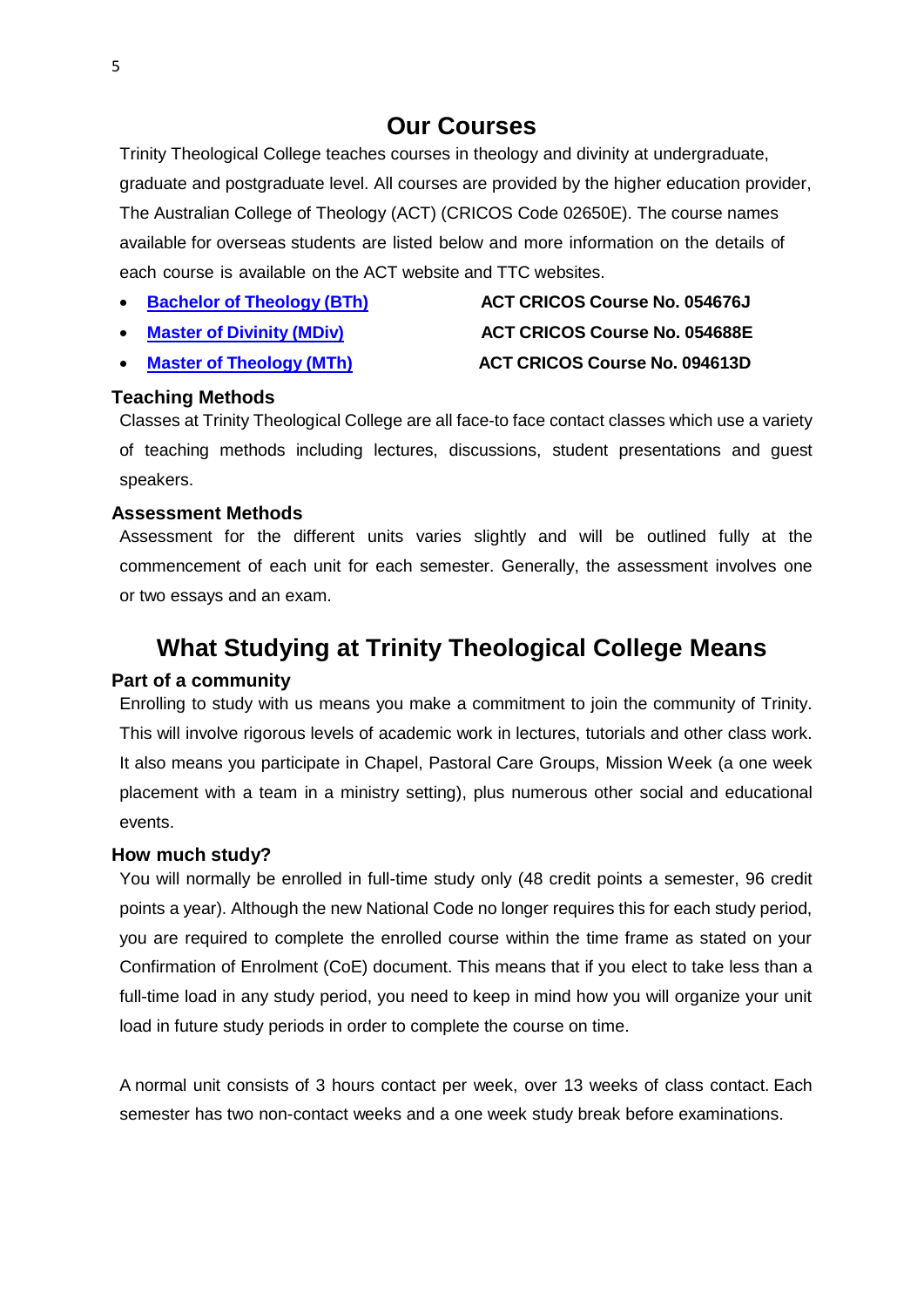No more than 25 percent of the student's total course may be undertaken by distance and/or online learning. Since TTC does not offer distance or online study, this can only be taken through another ACT affiliated college after discussion with the TTC Registrar.

# **Entrance Requirements**

<span id="page-8-0"></span>Applicants will need to demonstrate their suitability for a program of study at Trinity Theological College.

They must be over 18 at the commencement of their study and meet the program English language requirements as well as the academic admission requirements of the Australian College of Theology.

The details of the academic entry requirements for each course are listed in the [2020 ACT](https://myportal.actheology.edu.au/FileDownload/882cf3eb-960e-4ca6-85fb-6ada02397f9d/2020-act-coursework-handbook)  [Coursework Handbook](https://myportal.actheology.edu.au/FileDownload/882cf3eb-960e-4ca6-85fb-6ada02397f9d/2020-act-coursework-handbook) and in the [course information](https://www.actheology.edu.au/our-courses/) on the ACT website.

## <span id="page-8-1"></span>**English competency requirements for degree courses**

All candidates must be able to communicate adequately in English. Applicants who do not have English as their primary language are required to provide evidence of English proficiency. This may be achieved through copies of certificates or transcripts of appropriate studies completed in English or the satisfactory completion of the **Academic** International English Language Testing System (IELTS). Information about the tests and testing centres can be found at <https://www.ielts.org/what-is-ielts/ielts-for-study>

The results needed for entry to our courses as set by the ACT are:

| <b>IELTS Academic</b><br><b>Version Test</b> | <b>Overall</b><br>score | Reading | Writing | Listening | <b>Speaking</b> |
|----------------------------------------------|-------------------------|---------|---------|-----------|-----------------|
| <b>Bachelor of Theology</b>                  | 6.5                     | 6.5     | 6.5     | 6.5       | 6.5             |
| <b>Master of Divinity</b>                    | 7.0                     | 7.0     | 7.0     | 6.5       | 6.5             |
| <b>Master of Theology</b>                    | 7.5                     | 7.5     | 7.5     | 7.0       | 6.5             |

Please refer to **[English Language Proficiency Policy](https://myportal.actheology.edu.au/FileDownload/8d4c11f7-d939-42d6-a0e5-02a69a47eae3/english-language-proficiency-policy)** for more information.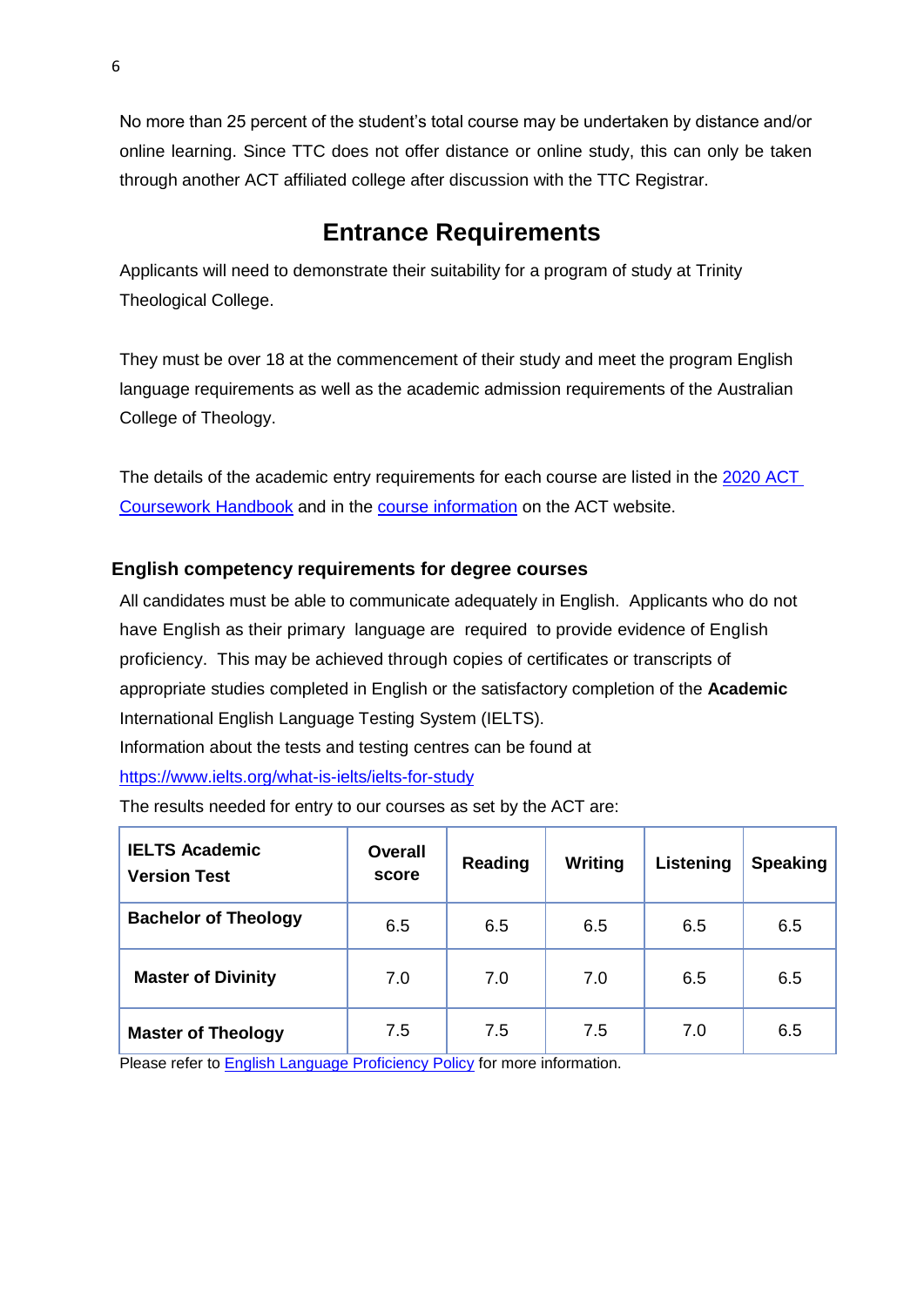## <span id="page-9-0"></span>**Sponsorship and denominational support**

We believe that overseas students should ideally have some support from their home church. With your application you will be asked to provide the name and contact details for your Pastor or a denominational leader who will be asked by us to provide a reference for you in relation to your Christian character, your experience in serving within your church and your suitability for ministry.

## <span id="page-9-1"></span>**Academic Competency**

Certified copies of academic transcripts for all relevant qualifications are to be submitted with your application.

#### <span id="page-9-2"></span>**Credit for Qualifications previously achieved**

Students seeking credit based on previous study or Recognised Prior Learning (RPL) towards the course for which they are applying need to lodge an Application Form for Course Credit at the same time as the application for admission. If credit is granted and reduces the period of study, this will be reflected in the offer letter (as this is the contract with the student) and will be indicated either on the CoE (Confirmation of Enrolment Form) issued to the student to commence the course, or reported on PRISMS (Provider Registration and International Student Management System). Students are reminded that they must still maintain a full time study load and that credit can affect their visa status. For instructions on how to apply, please refer to the [Overseas Students Course Credit Application Procedure.](https://myportal.actheology.edu.au/FileDownload/7a39f754-e489-4905-a398-862890e21890/course-credit-procedure-for-overseas-students)

Before application, please read the **ACT's Prior Learning Policy** and Credit [Transfer rules](https://myportal.actheology.edu.au/FileDownload/67d8339d-d0f8-43fd-8935-c7dd7b4c763a/credit-transfer-rules) which can be found in the policy section relating to Admissions.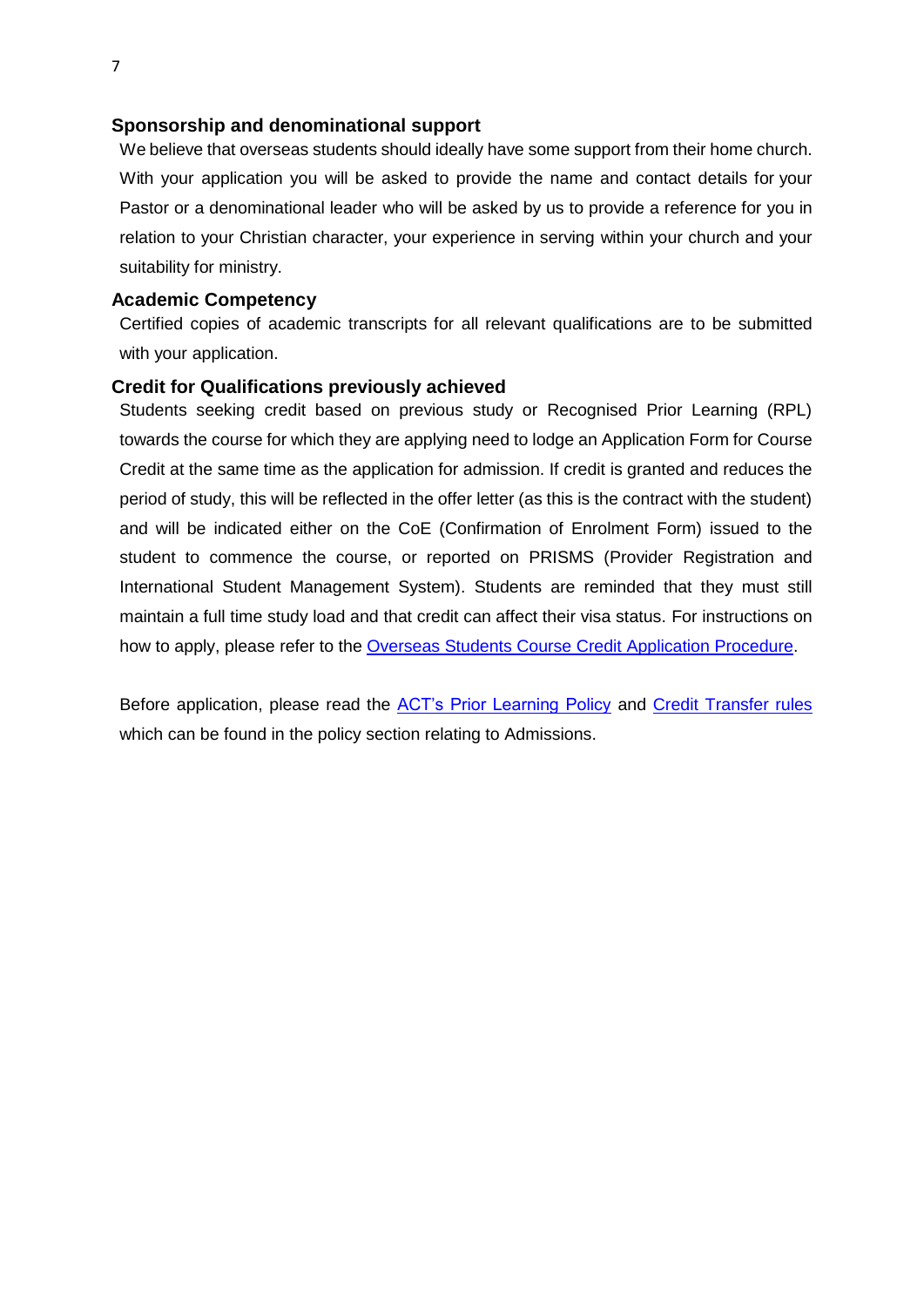# **College Fees**

<span id="page-10-0"></span>Overseas students are required to provide evidence that they can pay their tuition fees, accommodation and living expenses in full.

The full payment of one semester of fees is required prior to the start of semester. Please see the 2020 TTC Overseas Course Fee Information flier for full details or the ACT website at<https://www.actheology.edu.au/tuition-fees/>. Please note that Course Fees are updated every year by the ACT and a non-refundable application fee of \$250 is payable on submission of your application.

| <b>Course Name</b>             | <b>Overseas Tuition</b><br>(Per Unit) | <b>Annual Tuition</b> |
|--------------------------------|---------------------------------------|-----------------------|
| <b>Bachelor of Theology</b>    | \$2,760 (12CP)                        | \$22,080              |
| <b>Master of Divinity</b>      | \$2,760 (12CP)                        | \$22,080              |
| <b>Certificate of Ministry</b> | \$150                                 | \$300                 |
| Master of Theology - Full Time | \$10,320 (48CP)                       | \$20,640              |

Our college **does not** offer scholarships; however, it may be possible to apply for a work permit on your student visa once you have commenced your studies in Australia. You will find more information regarding this at [https://www.homeaffairs.gov.au/trav/stud.](https://www.homeaffairs.gov.au/trav/stud) We must state, however, that we encourage full-time students to plan to work no more than eight hours per week in either ministry or a secular occupation.

## <span id="page-10-1"></span>**Refunds**

If you have paid your semester fees and subsequently find that you can no longer attend College, monies you paid will be refunded in accordance with the College refund policy. See Refund Policy [for Overseas](https://myportal.actheology.edu.au/FileDownload/f3083669-973f-4a3f-831f-95edc01dee88/refund-policy-for-overseas-students) Students in the policy section relating to Overseas Students on the ACT website.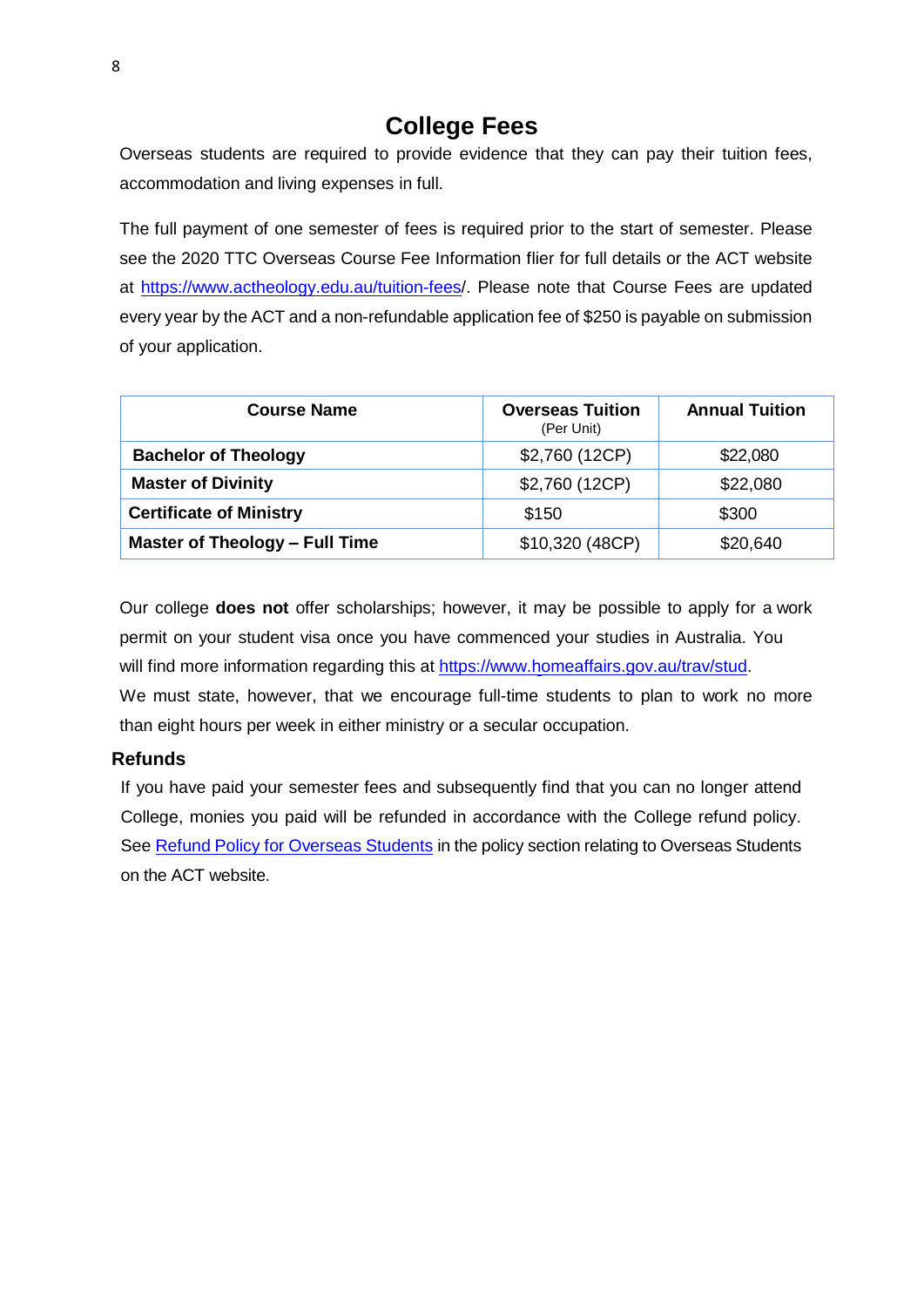## **Offer of a Place in a Course and Confirmation of Enrolment**

<span id="page-11-0"></span>If you are accepted as a student, the Australian College of Theology will formalise your enrolment by way of providing you with a written agreement. The written agreement must be entered into before or at the same time we accept course money from you. That agreement will:

- identify the course in which you are to be enrolled, and any conditions placed on that enrolment;
- provide an itemised list of course money payable by you;
- provide information in relation to refunds;
- set out what happens with the personal information you provide (see also details in the [ACT Overseas Students Webpage\)](https://www.actheology.edu.au/overseas-students/);
- advise you of your obligation to notify us of any changes to your contact details while enrolled;
- provide the following information in relation to refunds of course money in the case of student and provider default
	- amounts that may or may not be repaid to the student (including any course money collected by education agents on behalf of the registered provider);
	- $-$  processes for claiming a refund;
	- a plain English explanation of what happens in the event of a course not being delivered; and
	- a statement that "This agreement, and the availability of complaints and appeals processes, does not remove the right of the student to take action under Australia's consumer protection laws".

The written agreement is a legal contract. You should read it carefully and make sure you fully understand what it says before signing it. Once the agreement is signed or otherwise accepted, the ACT and the student must follow whatever is set out in the written agreement. You should keep a copy of it. Should you ever make a complaint, you will need to refer to your written agreement.

## **Issuance of Confirmation of Enrolment (COE**)

<span id="page-11-1"></span>A Confirmation of Enrolment (CoE) provides evidence of a student's enrolment with the Australian College of Theology (ACT). This evidence is required before the Department of [Home Affairs](https://www.homeaffairs.gov.au/trav/stud) (DHA) will issue a student visa. The CoE contains information about the Provider, course and duration of study in which the student has enrolled. By the ACT issuing a CoE we are verifying that the ACT has accepted the student. It is an offence under section 19 of the ESOS Act to provide false or misleading information about accepted students, therefore the information provided on an CoE must be true and correct at the time of issuing.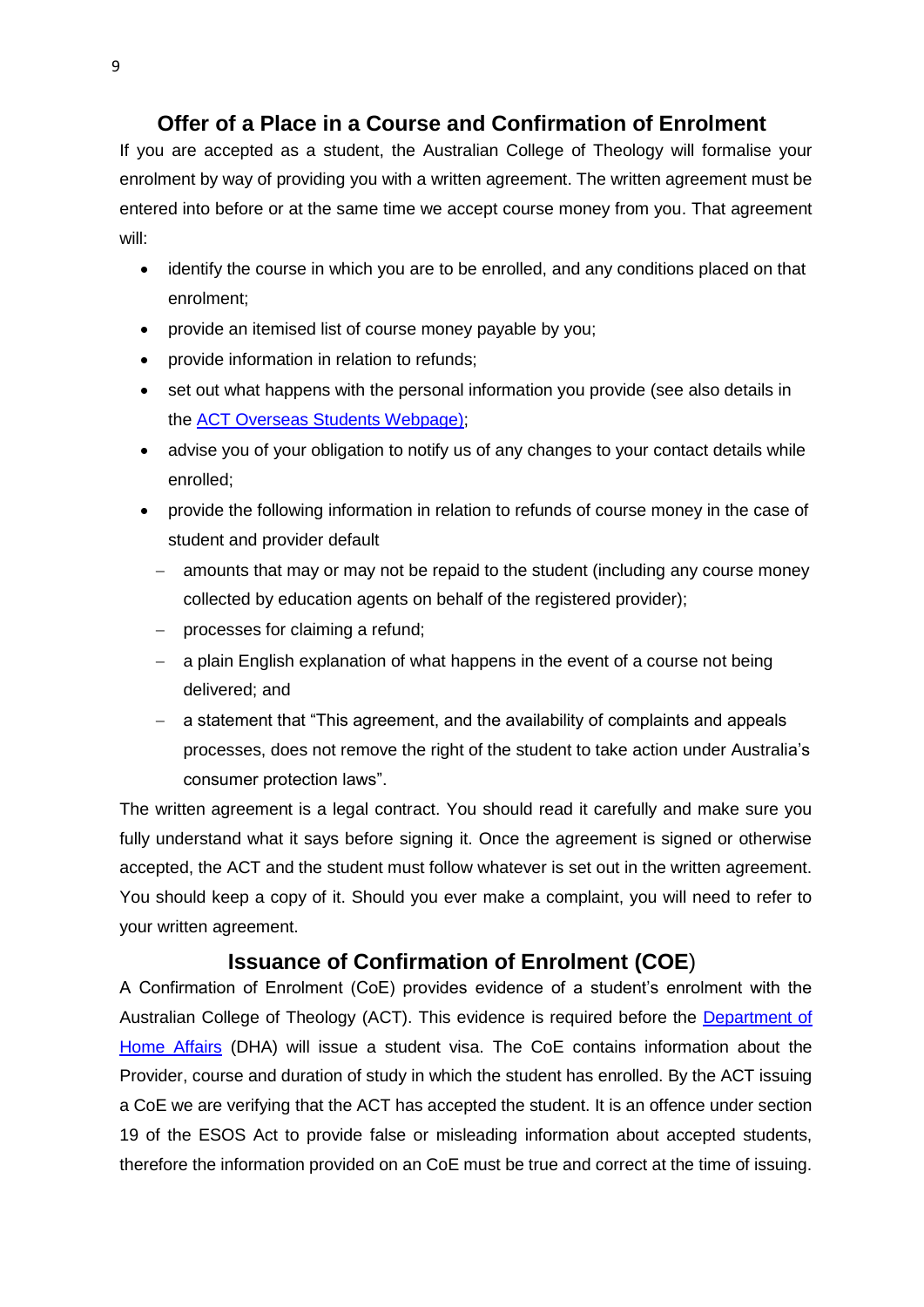All overseas students must have a CoE for each course before they apply for a visa. An extension CoE can only be issued if you can demonstrate that you have been unable to complete your course on time as a result of an approved reduction of study load due to compassionate or compelling circumstances, an activated intervention strategy or an approved leave of absence.

## <span id="page-12-0"></span>**When Do You Need a New Confirmation of Enrolment (CoE)?**

Any time that there is a change in your course duration, you will need a CoE that reflects the change. This means that during your study at the ACT, you may have multiple CoE's. You should always keep the latest CoE. Please find below all the reasons that you will need a new CoE:

## • Advanced Standing

The ACT offers advanced standing (credit transfer) to students who have successfully completed courses or parts of courses at other universities and colleges. This may shorten the timeframe on your CoE and therefore effect your Student Visa. If the advanced standing placed on your record has affected your CoE then you will be automatically issued a new CoE for the appropriate timeframe.

## • Compassionate and Compelling Circumstances

Compassionate or compelling circumstances are defined as circumstances beyond the control of the student and which may have an impact upon the student's course progress or wellbeing. If you have compassionate or compelling circumstances, then you are able to apply to reduce your study load. If your application is approved, you will automatically be issued with a new CoE for the appropriate timeframe.

#### • Intervention Strategy

Intervention strategy is a plan of action created by your Academic Dean in an attempt to address and reduce the causes of academic failure during your time. It has been developed to offer students on a course progress status of referral or probation with additional assistance. This strategy is designed to promote your future success in your studies. An intervention strategy may, depending on your circumstances, lengthen the duration of your course. If the intervention strategy affects the duration of your course, then you will be automatically issued with a new CoE for the appropriate timeframe.

#### • Leave of Absence

If you wish to take a break from your studies and have an approved Leave of Absence, it will lengthen the time that you need to complete your degree. DHA will be informed of the break in your study and you will be automatically issued with a new CoE for the appropriate timeframe.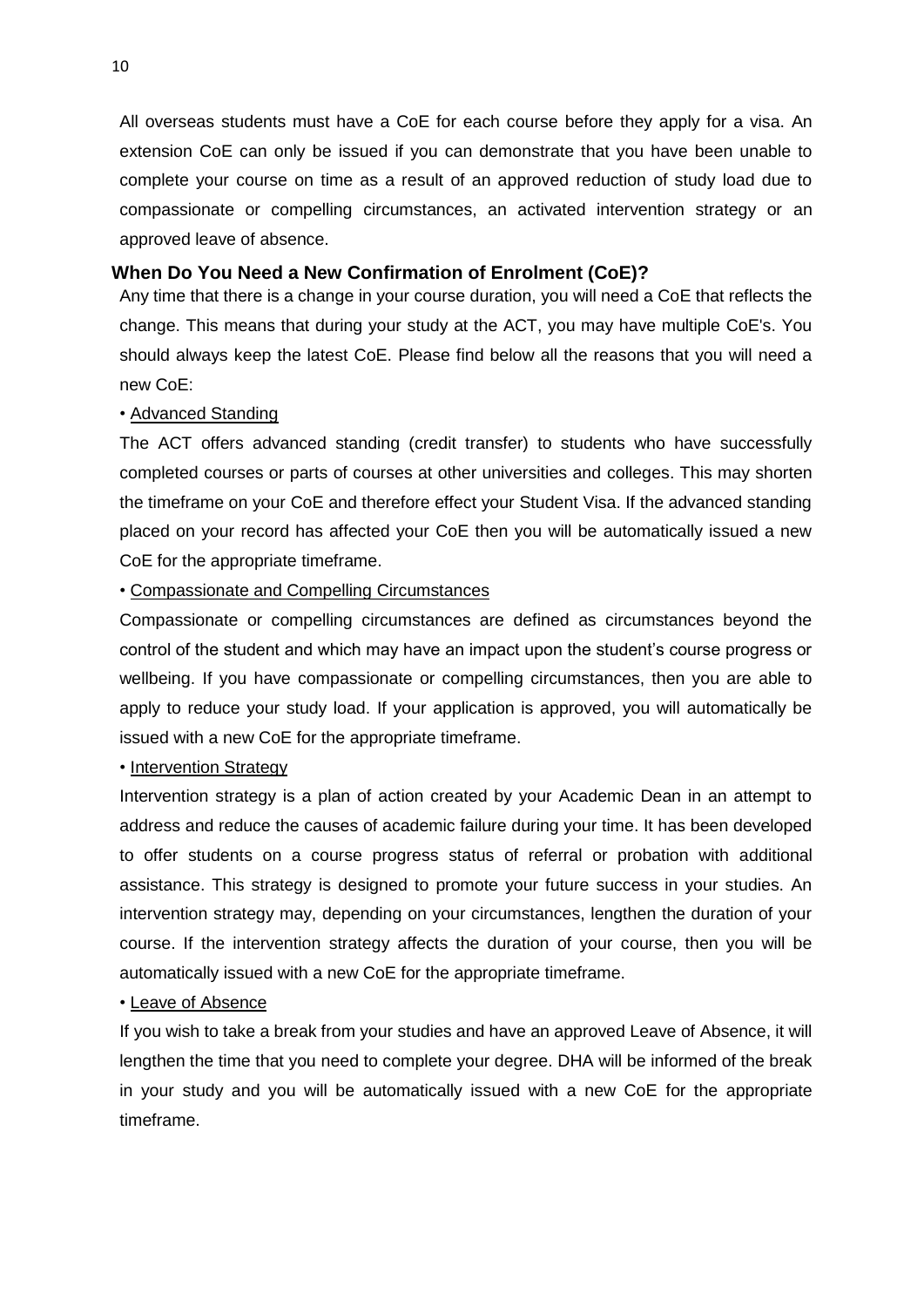## **Arranging Visas**

<span id="page-13-0"></span>Most overseas students wanting to study in Australia require a student visa (subclass 500). Some other visa holders are also eligible to study as overseas students in Australia. All applications for a Student visa (subclass 500) will generally be required to be lodged online by creating an account in [ImmiAccount](https://www.border.gov.au/immiaccount). See ImmiAccount for more information. The visa application process can be complicated and for students from some countries it may be better to submit an application with the assistance of an accredited agent due to their familiarity and experience in the field. The ACT does not employ the use of education agents.

You must ensure you allow enough time for processing between lodging your application and the start of your academic program, as it can be a lengthy process depending on your country of origin.

## <span id="page-13-1"></span>**Department of Home Affairs (DHA)**

The Australian Government's Department of Home Affairs (DHA) provides comprehensive information about student visa requirements and application process, as well as application document checklists to assist you with your application. Visit <https://www.homeaffairs.gov.au/trav/stud> [f](http://www.immi.gov.au/students/index.htm)or the latest information.

## <span id="page-13-2"></span>**Department of Foreign Affairs and Trade (DFAT)**

As well as links from the DHA website the Department of Foreign Affairs and Trade website [www.dfat.gov.au/embassies.html](http://www.dfat.gov.au/embassies.html) has a comprehensive list of Australian embassies, high commissions, consulates and representative offices around the world.

## <span id="page-13-3"></span>**Migration Agents**

A migration agent can assist you in submitting your visa application and communicating with DHA on your behalf, but please note that you do not need to use a migration agent to lodge any kind of visa application.

## <span id="page-13-4"></span>**Education Agents**

The ACT and its affiliated colleges do not use Education Agents.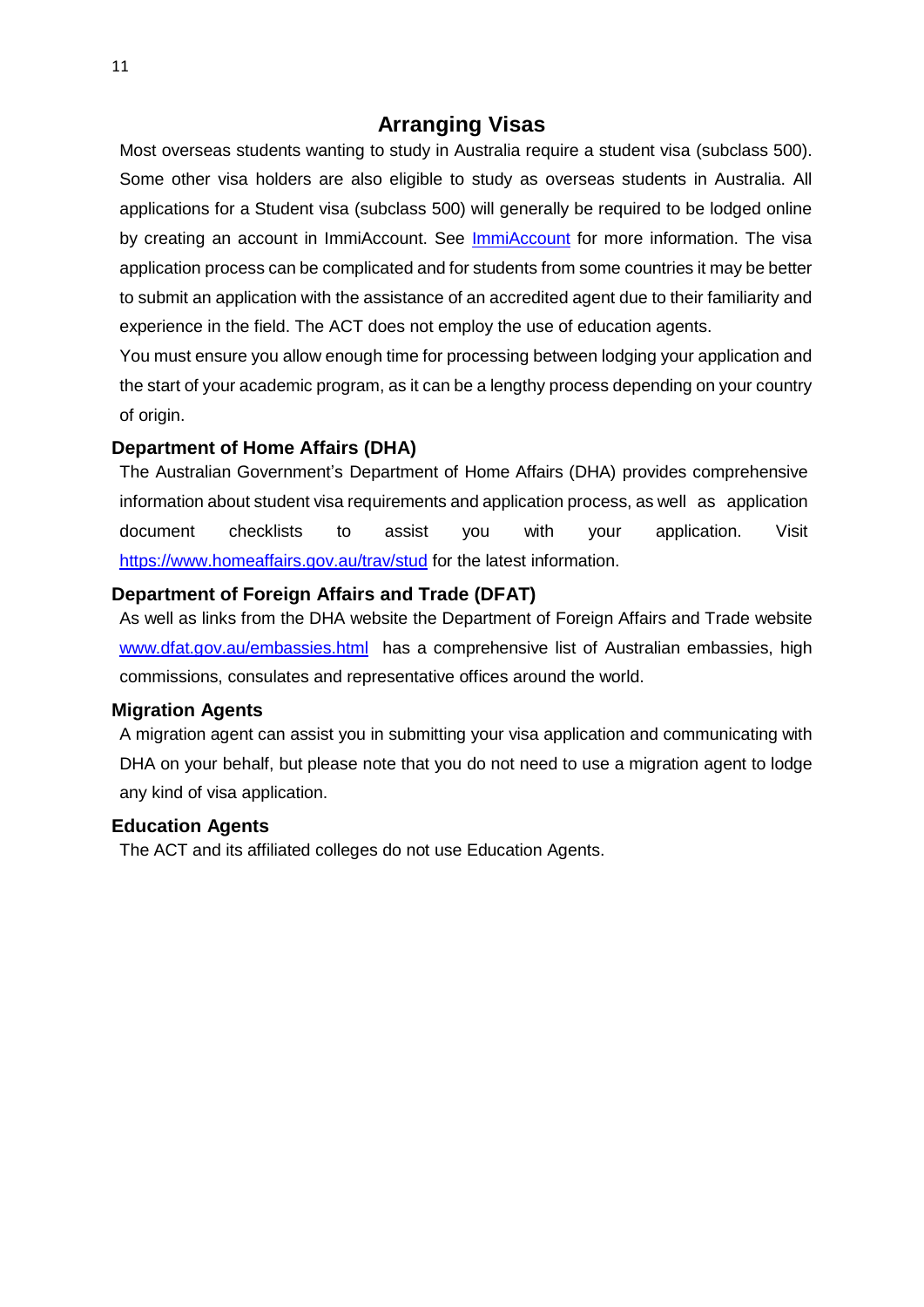## <span id="page-14-0"></span>**Visa Conditions**

If you are granted a visa, you must abide by its conditions. Failure to comply with these conditions could result in the cancellation of your visa. Different visa conditions apply to you and your family members. You can check your visa conditions in [Visa Entitlement Verification](http://www.border.gov.au/Busi/visas-and-migration/visa-entitlement-verification-online-(vevo))  [Online \(VEVO\).](http://www.border.gov.au/Busi/visas-and-migration/visa-entitlement-verification-online-(vevo))

Below are the visa conditions for students:

- You cannot work more than 40 hours per fortnight when your course is in session (other than work which has been registered as a part of the course). You can work for more than 40 hours per fortnight during recognised vacation periods offered by your education provider. You cannot start paid work until you have started your course in Australia. No work limits apply if you are studying a Masters by research or Doctorate course in Australia.
- You must remain enrolled in a registered course (unless you are a Foreign Affairs or Defence sponsored student or secondary exchange student in which case you must maintain full-time enrolment in your course of study or training). A registered course is one that is on the Commonwealth Register of Institutions and Courses for Overseas Students (CRICOS).
- You must maintain enrolment in a registered course that is the same level as, or at a higher level than, the registered course for which you were granted a visa.
- For changing course for visa 500 holder: If you already have a student visa to study in Australia and wish to change your main course of study to a lower Australian Qualification Framework (AQF) level course or a non-AQF level course, you will generally need to obtain a new student visa. You will not need to obtain a new visa if you are changing from an AQF level 10 course (doctoral degree) to an AQF 9 course (Masters degree).

More information is available if you hold a student visa (subclasses 570-576) and are thinking of changing course. Visa subclasses 570-576 are listed as follows:

- o Independent ELICOS Sector visa (subclass 570)
- o School Sector visa (subclass 571)
- o Vocational Education and Training Sector visa (subclass 572)
- o Higher Education Sector visa (subclass 573)
- o Postgraduate Research Sector visa (subclass 574)
- o Non Award Sector visa (subclass 575)
- o Foreign Affairs or Defence Sector visa (subclass 576).
- You must maintain satisfactory attendance in your course and course progress for each study period as required by your education provider.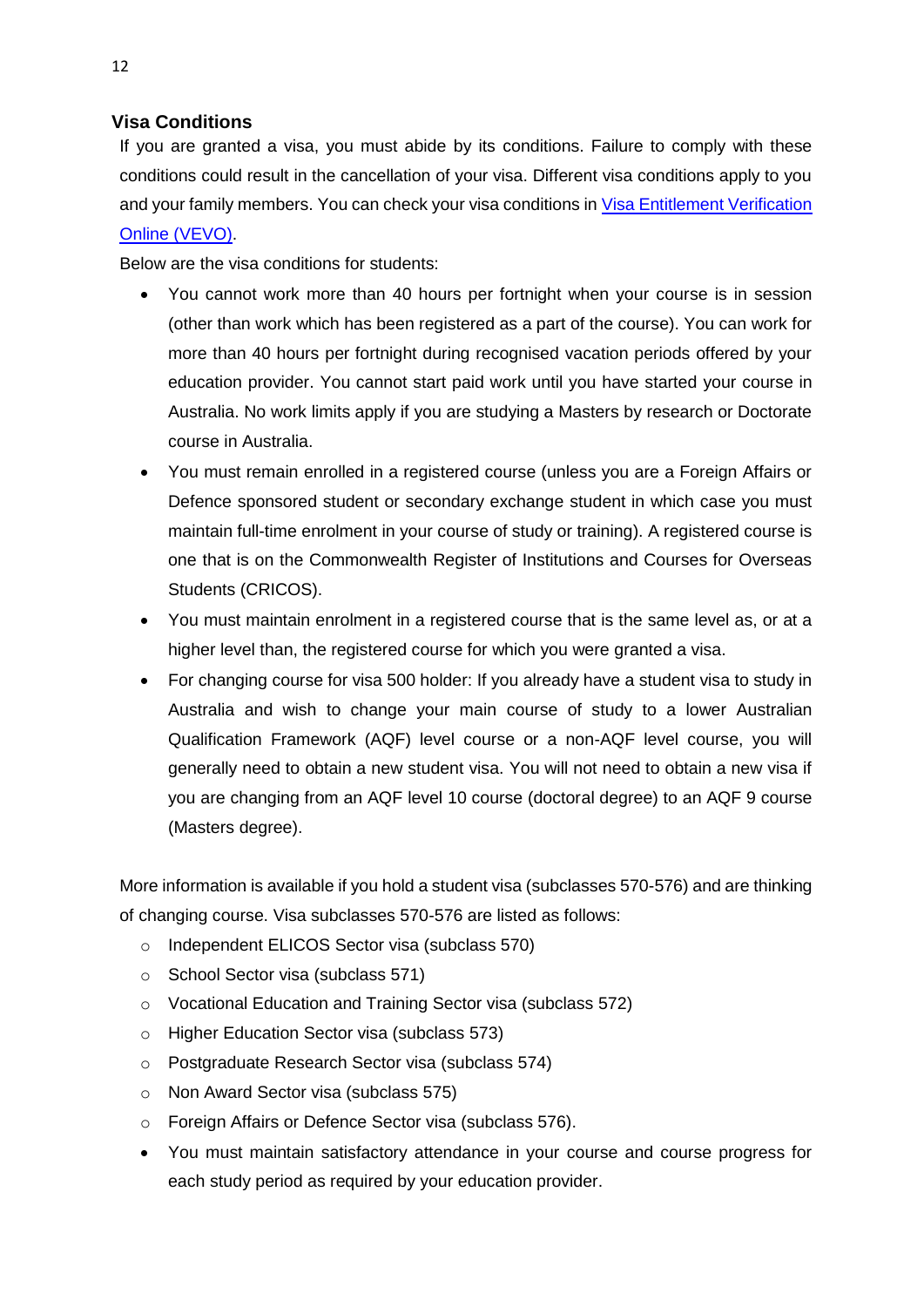- You must maintain adequate arrangements for health insurance during your stay in Australia.
- You must continue to satisfy the requirements for grant of your student visa. This means, for example, that you continue to have sufficient financial capacity to support your study and stay in Australia.
- You must maintain adequate schooling arrangements for your school-age dependents who join you in Australia for more than 3 months as part of your student visa application.
- You must tell your education provider:
- the address where you live in Australia within seven days of arriving in Australia
- if you change the address where you live within seven days of the change
- if you change education provider within seven days of receiving the electronic confirmation of enrolment certificate or evidence of enrolment.
- You must comply with the state and territory laws of Australia.

There are visa conditions specific to DFAT/Defence sponsored students and all Iranian citizens studying higher education or postgraduate courses.

For a full list of mandatory and discretionary student visa conditions please visit [https://www.homeaffairs.gov.au/trav/stud.](https://www.homeaffairs.gov.au/trav/stud)

## **Student Visa Requirements**

## <span id="page-15-0"></span>**Simplified Student Visa Framework (SSVF)**

From 1 July 2016, a single immigration risk framework applies to all overseas students and replaces the previous streamlined visa processing and Assessment Level frameworks. All overseas students apply for a single Student visa (subclass 500), regardless of the chosen course of study. For current visa holders (subclass 570 to 576), visas will remain valid and visa conditions will not change after 01 July 2016. See **DHA** website for more details. Under the SSVF, the combined immigration risk outcomes of the student's education provider and country of citizenship will be used to guide the level of documentary evidence of English language and financial capacity that the student needs to provide with their visa application.

## *Online document checklist tool for students*

The Online document checklist tool advises students about the documentation they need to provide with their visa application based on their combined country provider immigration risk outcomes. The tool can be found at: <https://immi.homeaffairs.gov.au/visas/web-evidentiary-tool>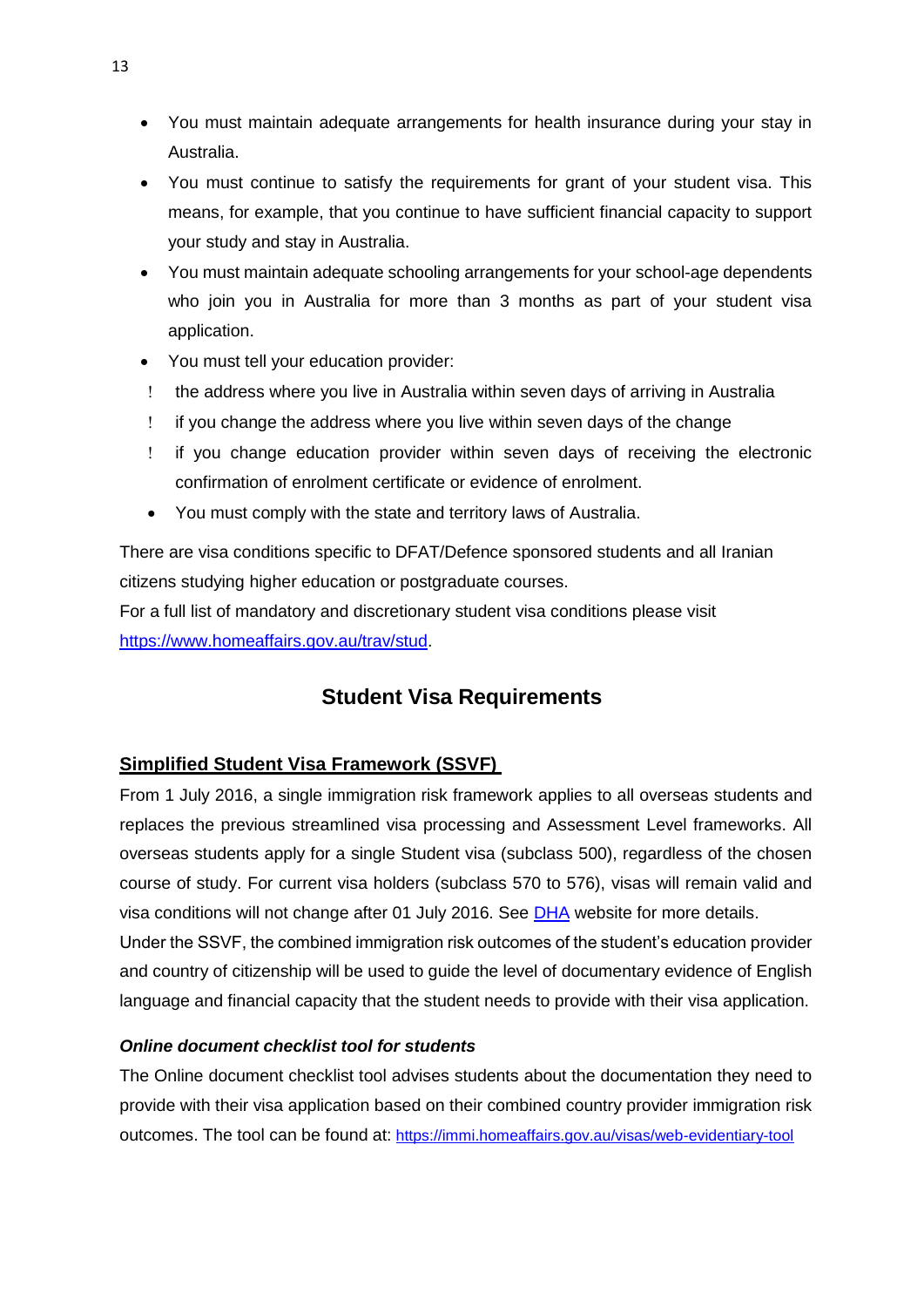## **Key Requirements for the Student Visa (Subclass 500)**

#### **GENUINE TEMPORARY ENTRANT (GTE) REQUIREMENT**

To be granted any student visa, applicants must satisfy the DHA that they have a genuine intention to stay in Australia temporarily. When assessing the GTE requirement, DHA needs to be satisfied that the student visa applicant genuinely intends to stay in Australia temporarily having regard to:

- the applicant's circumstances
- the applicant's immigration history
- if the applicant is a minor the intention of a parent, legal guardian or spouse of the applicant
- any other relevant matter.

The GTE requirement provides a useful way to help identify those applicants who are using the student visa programme for motives other than gaining a quality education.

#### **ENROLMENT IN A REGISTERED COURSE OF STUDY**

Overseas students must generally be enrolled in a registered course of study and provide a Confirmation of Enrolment (CoE) when they lodge their student visa application.

Information collected through the CoE process includes the student visa application, visa grant and visa compliance data from a student's arrival in Australia and course commencement through to their departure from Australia.

Exceptions to this requirement apply to Foreign Affairs and Defence sponsored students (Letter of Support from Foreign Affairs and Defence); secondary exchange students (an Acceptance Advice of Secondary Exchange Students form); and postgraduate research students required to remain in Australia for marking of their thesis.

## **FINANCIAL CAPACITY AND ENGLISH LANGUAGE PROFICIENCY**

All overseas students are required to have sufficient funds to cover their course fees and living costs in Australia. While student visa holders are able to work a specified number of hours in Australia, they should not rely on working to cover their course fees and living costs. As part of the visa application process, students may be required to provide evidence of their financial capacity and English language proficiency. This will be guided by the immigration risk outcomes associated with the student's country of citizenship and intended education provider.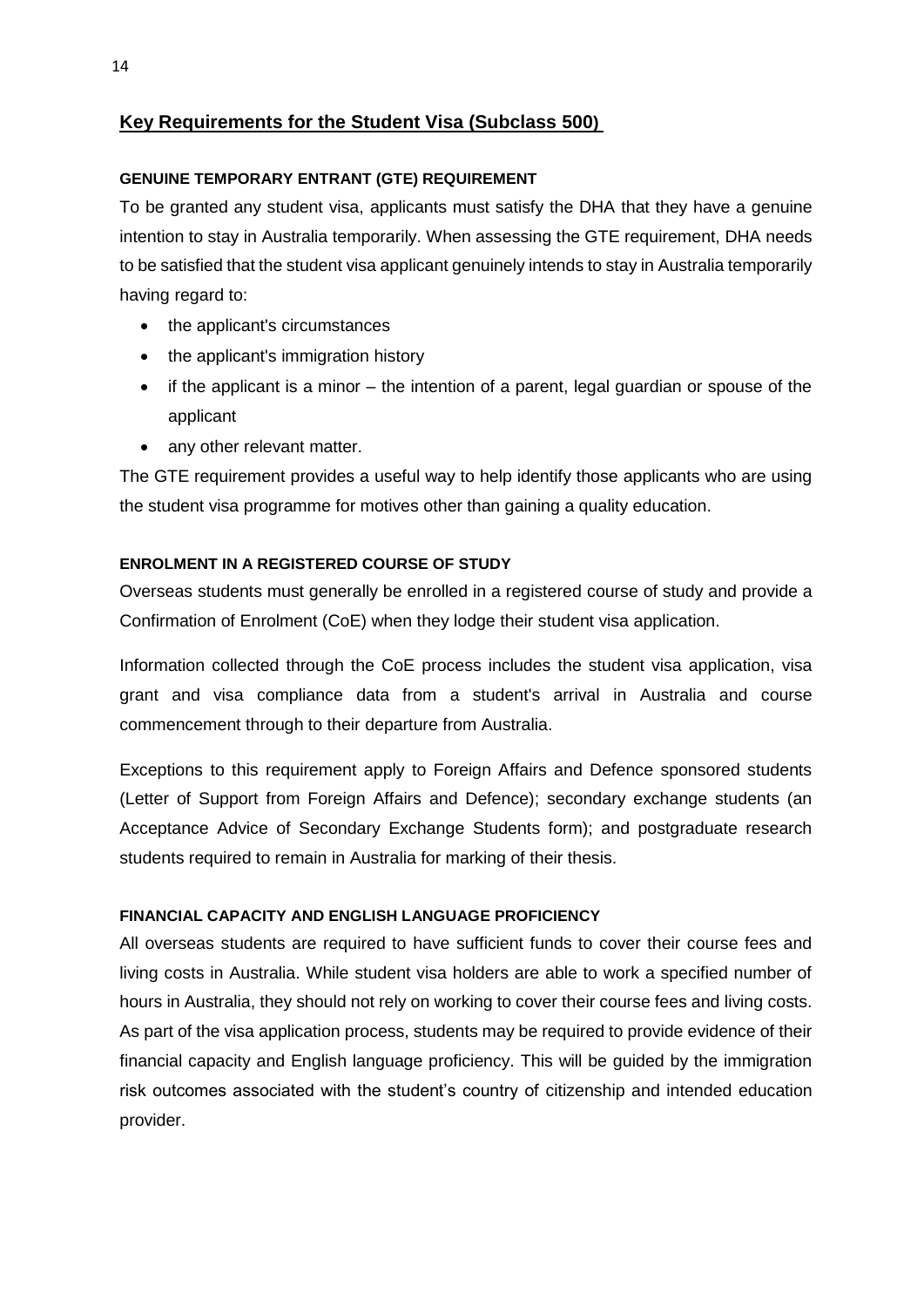#### **HEALTH AND CHARACTER**

Overseas students are required to be of good character and will generally need to undertake a health examination as part of their student visa application. Students must also obtain Overseas Student Health Cover (OSHC) before a student visa can be granted.

*Note: where you are under 18 years of age, acceptable arrangements for your accommodation, support and general welfare must be in place. However, the ACT does not admit overseas students under the age of 18 years.*

## **Evidentiary Requirements**

## **Streamlined Evidentiary Requirements**

Under the SSVF, students associated with the lowest immigration risk will generally have streamlined evidentiary requirements. This means that these students will generally be able to satisfy DHA of students' financial capacity by providing a declaration and a Confirmation of Enrolment which shows that they have met their education provider's English language requirements. The DHA will, however, retain the discretion to seek further evidence where appropriate.

## **Regular Evidentiary Requirements**

## **a. Financial capacity**

Under the SSVF, all student visa applicants must have sufficient funds available for the duration of their stay in Australia.

Students associated with higher immigration risk, based on their country and education provider immigration risk outcomes, will generally need to provide documentary evidence of financial capacity with their visa application.

Where you need to provide evidence of financial capacity, you will be able to demonstrate this by providing one of the following:

- 12 months of funds option:
	- $\circ$  Provide evidence of funds to cover travel to Australia and 12 months living, course and (for school aged dependants) schooling costs for the student and accompanying family members
	- o If you are coming to Australia for a short course, you will only need to show evidence of funds for the intended period of stay.
- Annual income option:
	- o Provide evidence that you meet the annual income requirement.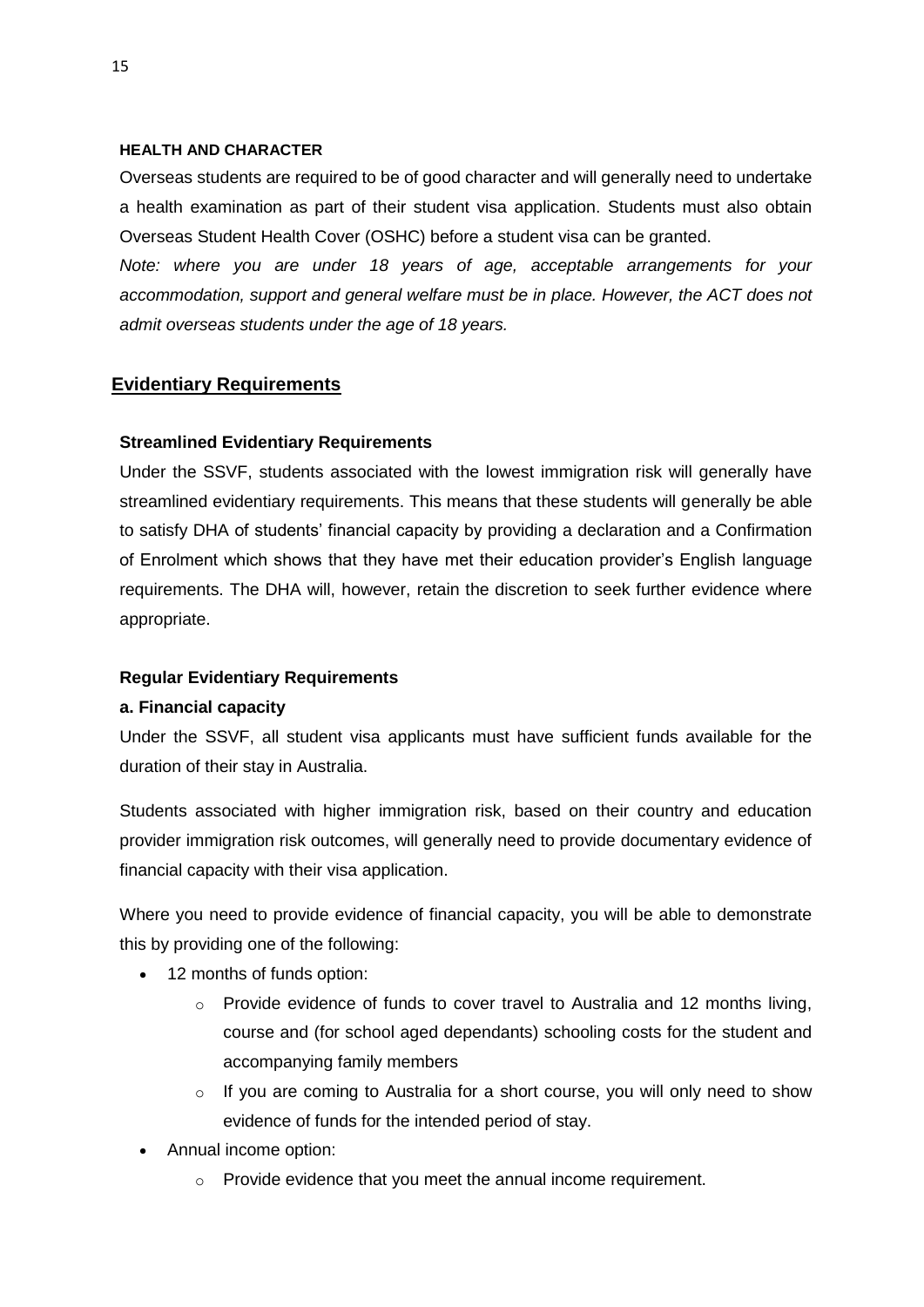- Secondary exchange students:
	- o Provide an Acceptance Advice of Secondary Exchange Students (AASES) form (secondary exchange students only).
- Foreign Affairs or Defence students:
	- $\circ$  Provide a letter of support from Department of Foreign Affairs and Trade or Department of Defence.

If you are using the 12 months fund option to demonstrate financial capacity, an accurate calculation of funds is required. Below is an outline of the funds to calculate. The type of evidence includes money deposit or loan with an approved financial institution, government loan, scholarship or sponsorship.

The annual income option requires students to provide evidence of personal annual income of at least AUD60,000. For students accompanied by family members the amount is AUD70,000. The income demonstrated must be the personal income of your spouse (who is not travelling with you) or parents. In circumstances where both of your parents are working, their combined income can be considered for this requirement. In all cases, the evidence of annual income must be provided in the form of official government documentation, such as a tax assessment.

Where the DHA online application system indicates that documentary evidence of financial capacity is required, it is important that you attach these documents to your visa application prior to lodgement. Failure to do so may result in visa refusal.

## **[12 months of funds option](https://www.seekvisa.com.au/student-visa-funds-calculator/) – calculation of funds**

Living cost amounts:

From 1 February 2019, the 12 month living cost will be:

- Student/guardian AUD 20,290
- Partner/spouse AUD 7,100
- Child AUD 3,040

Consumer Price Index (CPI) indexation

Financial amounts including annual income, living costs and schooling costs will be regularly reviewed and adjusted in line with the CPI figures for the previous calendar year.

For further details on how to calculate course fees, schooling costs and travel costs, please refer to the **Department of Home Affairs website.**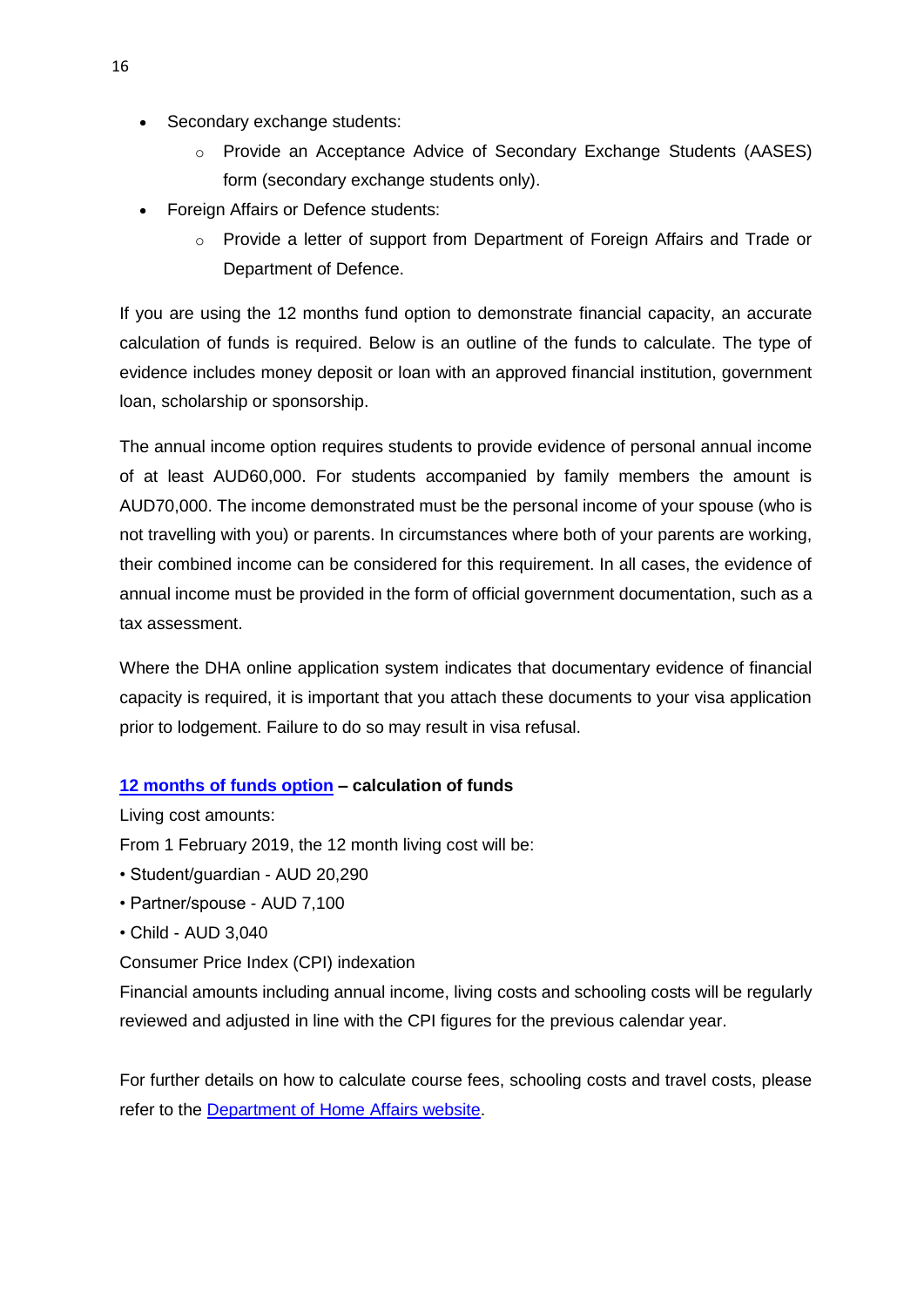## **b. International English language requirements**

Where evidence of English language proficiency is required, one of the following minimum English language test scores will be accepted:

- International English Language Testing System (IELTS) overall band score of 5.5
- IELTS overall band score of 5 when packaged with at least 10 weeks' English Language Intensive Course for Overseas Students (ELICOS)
- IELTS overall band score of 4.5 when packaged with at least 20 weeks' ELICOS.

The equivalent of the above minimum IELTS test scores from the following English language providers will also be accepted:

- Test of English as a Foreign Language paper based test (TOEFL)
- Pearson Test of English Academic
- Cambridge English: Advanced
- Occupational English Test.

## *Note:*

## *Please check Academic IELTS test results required for entry into ACT courses on page 7 of this booklet as they are higher than the minimum requirement stated above.*

## **c. Evidence of enrolment**

Overseas students outside Australia must be enrolled in a registered course of study and provide a Confirmation of Enrolment (CoE) when they lodge their Student visa application. Students in Australia can still apply with a letter of offer or a CoE but must obtain a CoE to be granted the visa.

Existing exceptions to these requirements will continue to apply to Foreign Affairs and Defence sponsored students (Letter of Support from Foreign Affairs/ Defence); secondary exchange students (an Acceptance Advice of Secondary Exchange Students form); and postgraduate research students required to remain in Australia for marking of their thesis (letter from their education provider).

## **d. Course transfers**

From 1 July 2016, a new condition was introduced which requires all Student (subclass 500) visa holders to maintain enrolment at the same level or a higher Australian Qualification Framework (AQF) level for which they were granted a visa, unless they are undertaking a doctoral degree (AQF10) and transfer to a master's degree (AQF9).

Transferring to a lower AQF level course or transferring from an AQF level course to a non-AQF Award course would be in breach of the student visa condition and might result in the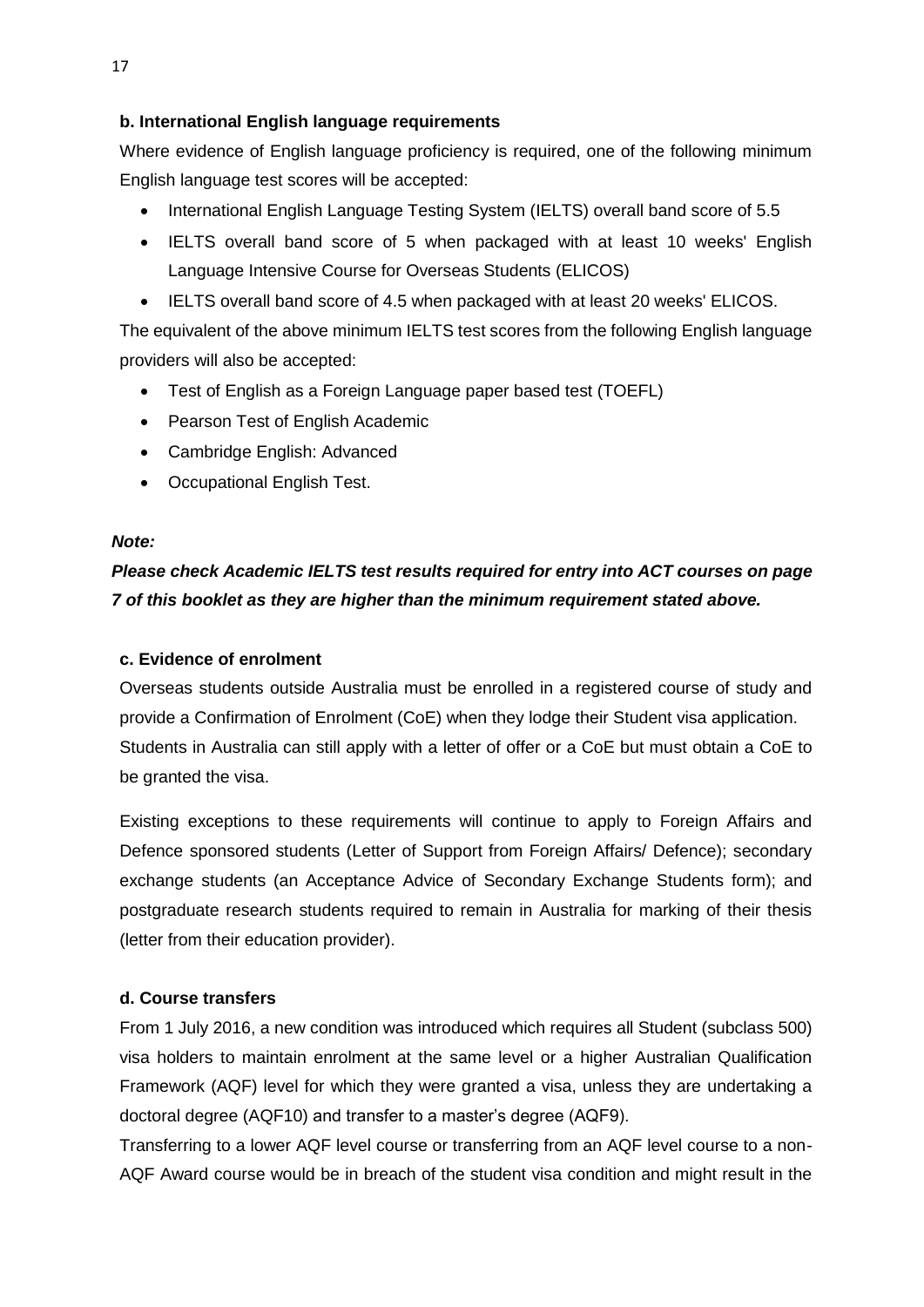visa being cancelled. Students who want to change to a lower level course must apply for, and be granted, a new student visa before they change their course.

## **Family**

## <span id="page-20-1"></span><span id="page-20-0"></span>**How to Apply for Family members to Join you**

Your eligible family members can:

- accompany you to Australia if you have included them in your visa application
- join you in Australia after you have been granted your visa as a subsequent entrant. You must have declared these family members in your student visa application.

Declare all family members on your application, even if they do not plan to travel with you to Australia. If you do not do this, your family members will not be eligible for a student visa to join you in Australia. An exception to this is if they became your family members after your student visa was granted and before a subsequent application is made.

## <span id="page-20-2"></span>**Documents**

If your family members are applying to join you in Australia as a subsequent entrant, they will need to provide the following with their online application:

- identity documents such as a certified copy of birth certificate, passport, national ID card or Hukou book
- proof of their relationship to each family member such as official birth certificate or marriage certificate
- a copy of your main passport page
- evidence from the education provider that you are still studying
- proof of financial capacity, either:
	- o evidence of annual income of at least AUD 70,000
	- $\circ$  evidence of funds to cover travel costs and 12 months' tuition and living costs for both them and you, plus school costs for any school aged dependants for the first 12 months.
- evidence of school enrolment for school-aged dependants
- evidence of health insurance for them and each dependant
- Form 1229 [Consent to grant an Australian visa to a child under the age of 18 years](https://immi.homeaffairs.gov.au/form-listing/forms/1229.pdf) for all students and family members under the age of 18.

Subsequent entrants must also meet the GENUINE TEMPORARY ENTRANT (GTE)

REQUIREMENT and the HEALTH AND CHARACTER requirements.

Subsequent entrants might need to provide other documentation that is specific to their circumstances.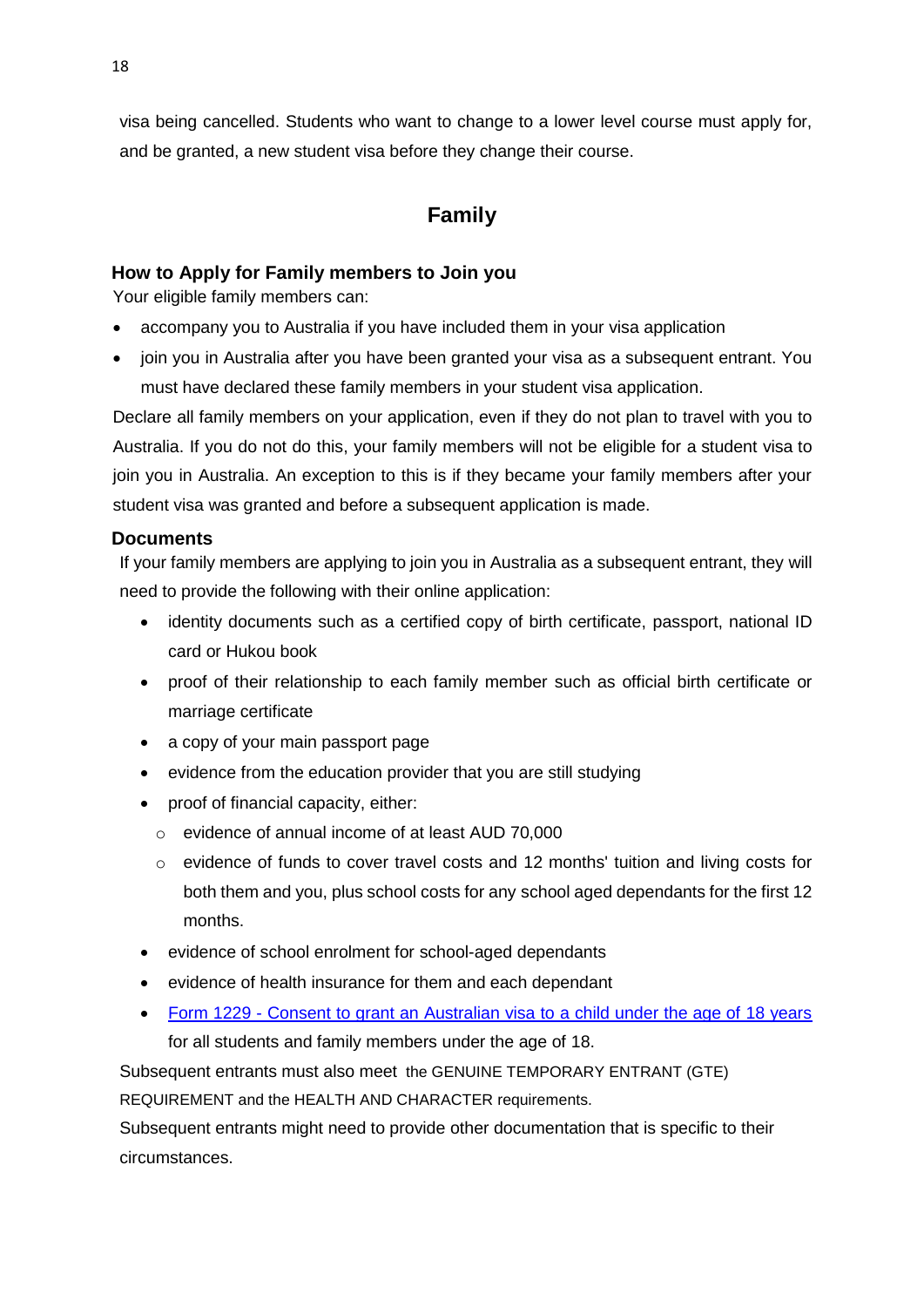## <span id="page-21-0"></span>**Dependents**

Dependents of overseas students who accompany them to Perth must enrol in either a government or non-government school and may be required to pay full fees.

The mainstream [2020 annual tuition fees](https://www.tafeinternational.wa.edu.au/your-study-options/study-at-school/school-tuition-fees) for 500 or 571 Student Visas in WA government schools are (in AUD):

- Kindergarten \$7,809 per year or part thereof.
- Primary (Pre-Primary-Year 6) \$14,575 per year or part thereof
- Lower Secondary (Years 7 10) \$17,286 per year or part thereof
- Upper Secondary (Years 11 12) \$18,980 per year or part thereof
- [Overseas](https://www.tafeinternational.wa.edu.au/help-and-advice/health-cover) Student Health Cover (OSHC) is approximately \$596 for a single, up to \$3091 for family cover per year (as at December 2018)

Students that require additional English language programs on arrival at a public school can participate in an Intensive English Centre (IEC) program; or an English as an Additional Language or Dialect (ESL) program. Additional fees apply for these programs ranging from \$1500 a year for ESL programs to \$3000 per year for IEC programs.

For more details, see [https://www.tafeinternational.wa.edu.au/your-study-options/study-at](https://www.tafeinternational.wa.edu.au/your-study-options/study-at-school/student-visa-holders-500-or-571-visas)[school/student-visa-holders-500-or-571-visas.](https://www.tafeinternational.wa.edu.au/your-study-options/study-at-school/student-visa-holders-500-or-571-visas)

## **Changing your Enrolment**

<span id="page-21-1"></span>Information about the grounds on which a student's enrolment may be deferred, suspended or cancelled are contained in the [Extension, Deferment, Suspension and](https://myportal.actheology.edu.au/FileDownload/ebe214a0-b57d-4806-9ea8-d5f839ebaae0/overseas-student-extension-deferment-suspension-and-cancellation-policy) Cancellation of [Enrolment Policy.](https://myportal.actheology.edu.au/FileDownload/ebe214a0-b57d-4806-9ea8-d5f839ebaae0/overseas-student-extension-deferment-suspension-and-cancellation-policy) This can also be found in the Documents section of the ACT website.

## **Arranging Travel**

<span id="page-21-2"></span>You will need to make your own travel arrangements to Australia. We will notify you regarding how soon before the start of Overseas Student Orientation you should arrive to allow enough time for settling-in, adjusting to the climate and overcoming jet-lag.

## <span id="page-21-3"></span>**Accommodation**

Trinity Theological College is **not** a residential college so students will need to make their own living arrangements. Prior to admission into Australia you will need to have your accommodation finalised. Details may be found at [www.reiwa.com.au](http://www.reiwa.com.au/) or through local real estate companies (search on the reiwa site under Agent [Finder](https://reiwa.com.au/agent-finder/) for Leederville). Or you may wish to look for accommodation near a supporting church/denominational group. Easy access to the train line will solve travel issues as the Leederville Station is an easy walk from the College campus.

An online street directory is accessible at [www.whereis.com.au.](http://www.whereis.com.au/)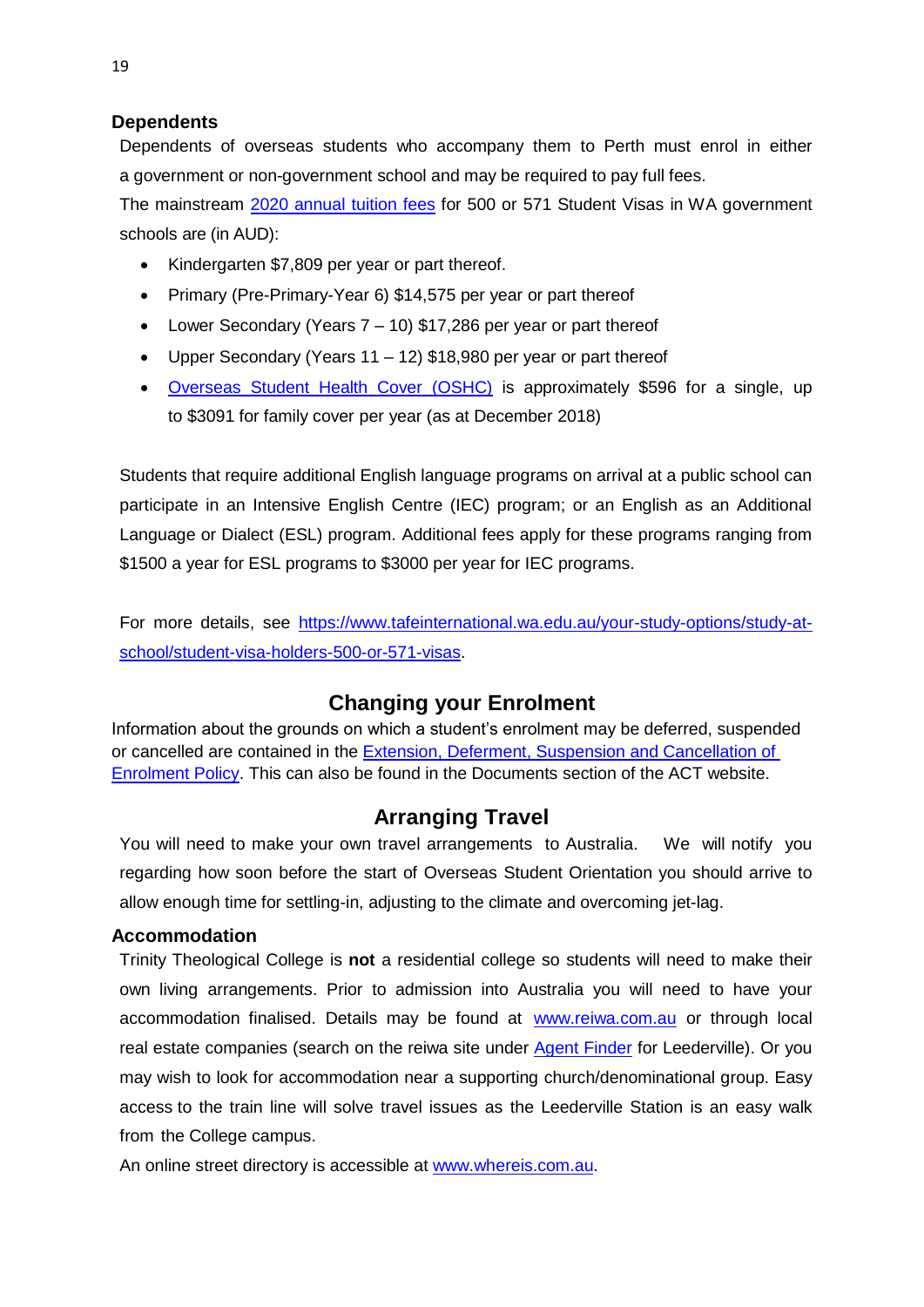## <span id="page-22-0"></span>**Australian Government Health Cover**

The Australian Government requires overseas students to have compulsory health cover prior to acceptance into the country.

Australia has a special system of health cover for international students called Overseas Student Health Cover (OSHC). You will need to buy OSHC before you come to Australia to cover you from when you arrive. The Department of Home Affairs requires you to maintain OSHC for the duration of your time on a student visa in Australia.

Trinity Theological College does not have an agreement with a specific OSHC provider. You will need to arrange to take out OSHC with an Australian OSHC provider of your choice. There are five providers of OSHC in Australia. Visit these websites to find detailed information on what they cover and to decide which provider is right for you.

- Allianz Global Assistance [https://www.oshcallianzassistance.com.au](https://www.oshcallianzassistance.com.au/)
- •Australian Health Management<http://ahmoshc.com/english.aspx>
- •BUPA Australia <http://oshc.bupa.com.au/>
- •Medibank Private<https://www.medibank.com.au/overseas-health-insurance/>
- •NIB<https://www.nib.com.au/overseas-students>

Your OSHC will help you pay for any medical or hospital care you may need while you're studying in Australia and it will contribute towards the cost of most prescription medicines, and an ambulance in an emergency.

OSHC does not cover dental, optical or physiotherapy. If you want to be covered for these treatments you will need to buy additional private health insurance, such as:

•Extra OSHC provided by some OSHC providers

•International travel insurance, or

•General treatment cover with any Australian private health insurer. You can find a list of these providers and search for the one that suits you best at [www.privatehealth.gov.au](http://www.privatehealth.gov.au/) or [www.iselect.com.au](http://www.iselect.com.au/)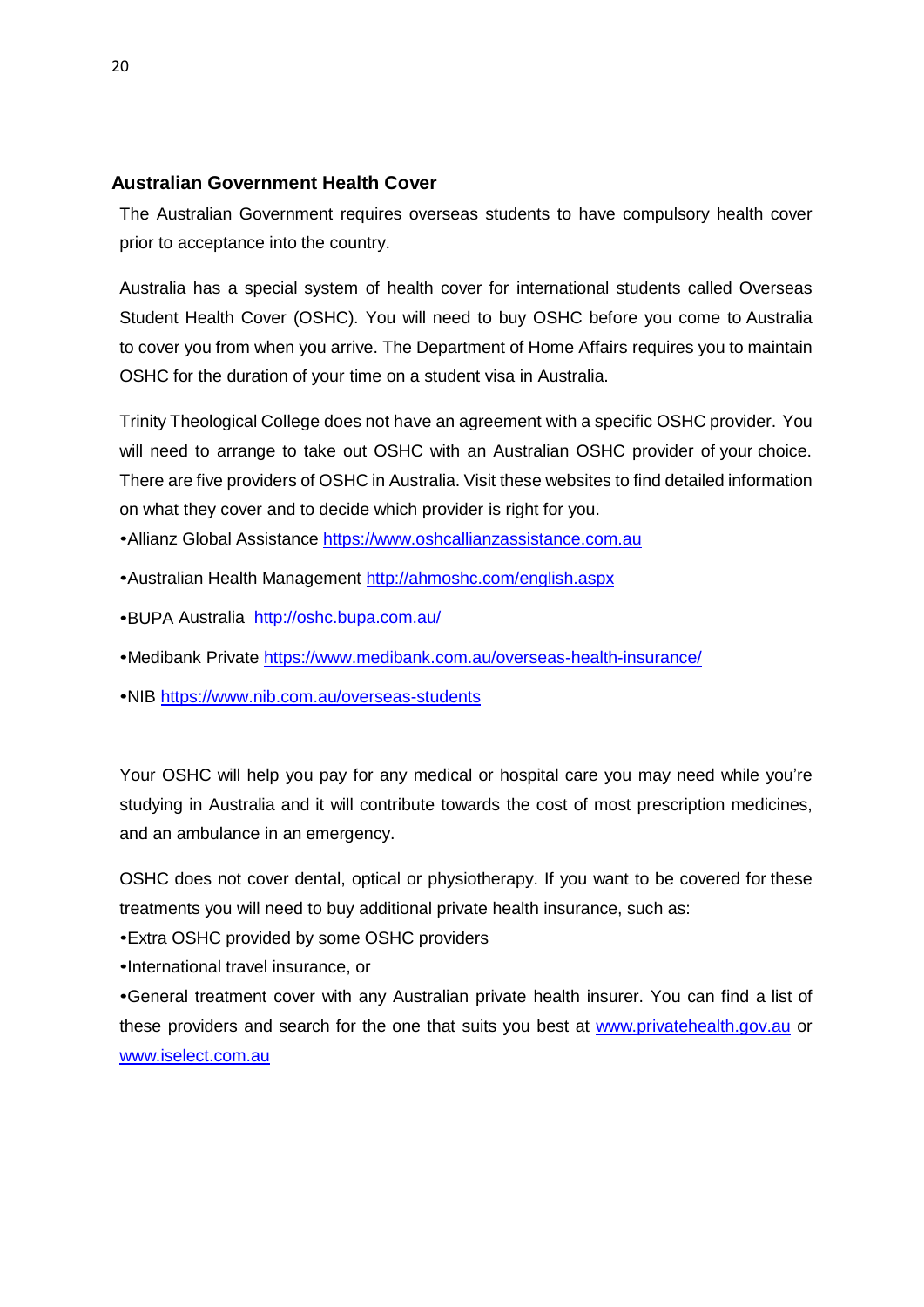## **Orientation**

Trinity Theological College will provide an Overseas Student Orientation before the commencement of classes and often before commencing local students attend an orientation. It is a requirement of the ESOS (Education Services for Overseas Students) Act 2000.

Our staff, who run the orientation, work hard to ensure that you, as a student, will be well equipped to achieve the best possible success in your studies. If you read through the Trinity Student Handbook and refer to the [ACT Overseas Student Webpage,](https://www.actheology.edu.au/overseas-students/) which you will be guided through at Orientation, you will see that there is a lot of information for you to understand and consider as you move through your studies. Although these resources will outline what you need to know, it is impossible to understand and recall everything. Once you are concentrating on your studies, you will feel less stressed if you are already comfortable with the college, its staff and its services.

Arriving early to attend orientation gives you the chance to:

- See and talk to the most important people you will need to know at the institution.
	- o Academic Dean and Registrar
	- o Pastoral Care Group leader
	- o Library staff
- Enrol early which will help you to get your student card early. You will need your student card to open bank accounts, borrow books from the library, and more.
- Find your way around the campus
	- o Library
	- o Recreation and eating areas
	- o Classrooms
- Meet other students who may share your classes, or who share your concerns or fears. Knowing other people on campus as you become more comfortable with the routines can really help you avoid any feelings of isolation.
- Find your way around public transport/City/to and from your accommodation.
- Feel as though you already know some of the things local students know before you get to meet them at orientation activities later.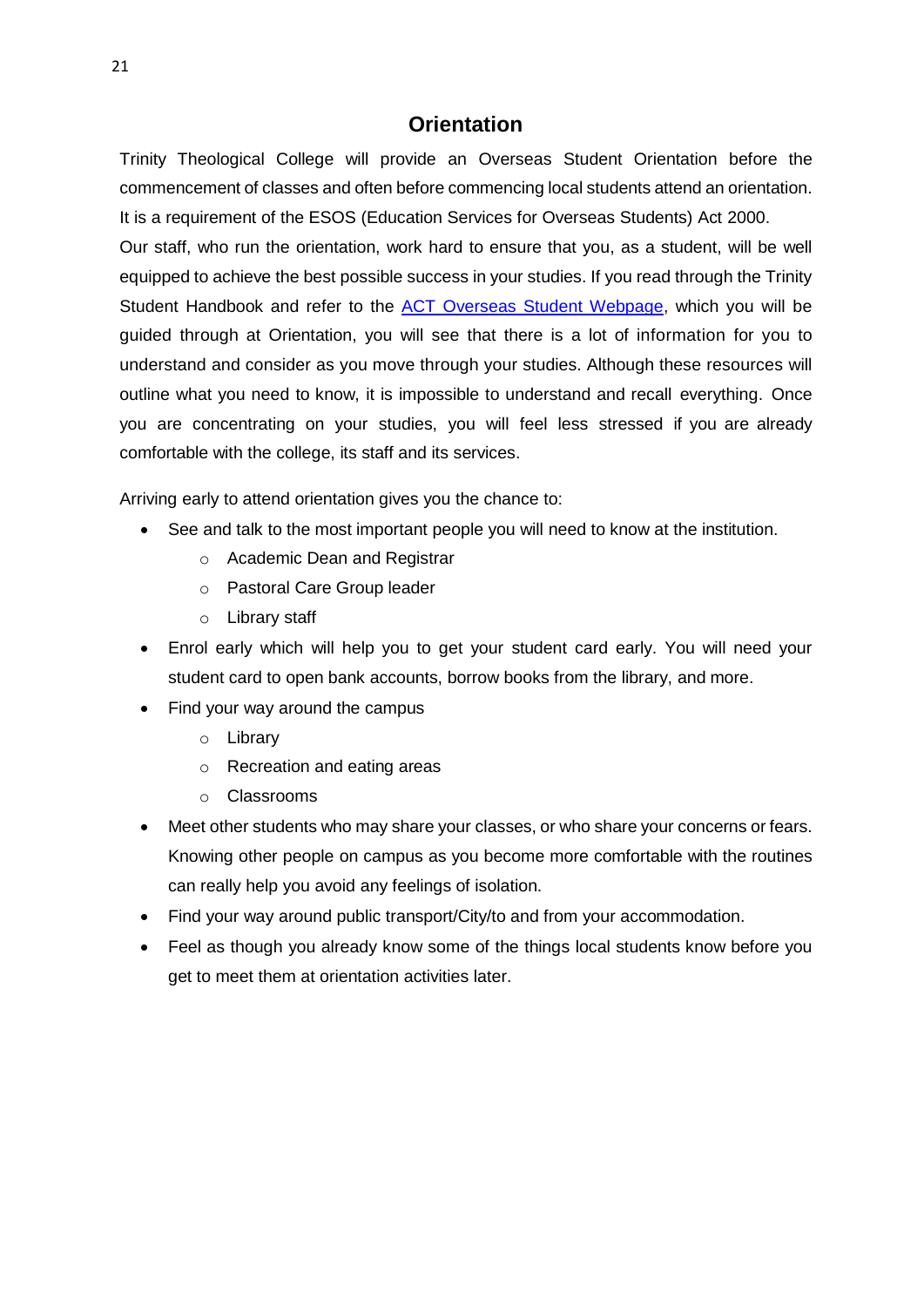# **Policies**

<span id="page-24-0"></span>For more information, see the Policies section at<https://www.actheology.edu.au/documents/> or access the ACT Overseas Student Wepage at [https://www.actheology.edu.au/overseas](https://www.actheology.edu.au/overseas-students/)[students/.](https://www.actheology.edu.au/overseas-students/)

## <span id="page-24-1"></span>**Important policies for overseas students to read**

- [Course Credit Procedure for Overseas student](https://myportal.actheology.edu.au/FileDownload/7a39f754-e489-4905-a398-862890e21890/course-credit-procedure-for-overseas-students)
- [Course Progress Policy](https://myportal.actheology.edu.au/FileDownload/e80f8666-d786-449a-be8e-36bf40fa32eb/course-progress-policy)
- [Grievance Resolution Policy for Overseas Students](https://myportal.actheology.edu.au/FileDownload/11873629-e799-4d83-a48e-b895cebba982/grievance-resolution-policy-for-overseas-students)
- [Overseas student extension, deferment, suspensions and cancellation policy](https://myportal.actheology.edu.au/FileDownload/ebe214a0-b57d-4806-9ea8-d5f839ebaae0/overseas-student-extension-deferment-suspension-and-cancellation-policy)
- [Overseas students release and transfer policy](https://myportal.actheology.edu.au/FileDownload/541bc76f-8bde-4cfb-8857-caa6aaaf7bb4/overseas-students-release-and-transfer-policy)
- [Refund policy for overseas students](https://myportal.actheology.edu.au/FileDownload/f3083669-973f-4a3f-831f-95edc01dee88/refund-policy-for-overseas-students)
- [Variation of enrolment policy](https://myportal.actheology.edu.au/FileDownload/5ba597d5-1e7f-4bae-bd2a-101f41a0e0d3/variation-of-enrolment-policy)
- [Critical incident policy](https://myportal.actheology.edu.au/FileDownload/d55cc7e5-ffd3-4724-932b-9f215597f78c/critical-incident-policy)

## <span id="page-24-2"></span>**Personal Information Policy**

The information provided by you as an overseas student to the provider (Australian College of Theology) may be made available to Commonwealth and State agencies and the Fund Manager of the Educational Services for Overseas Students (ESOS) Assurance Fund, pursuant to obligations under the ESOS Act 2000 and the National Code. This information includes personal and contact details, course enrolment details and changes, and the circumstances of any suspected breach of a student visa condition.

The ACT is required, under section 19 of the ESOS Act 2000, to tell the Department about: (i) certain changes to your enrolment; and (ii) any breach by you of a student visa condition relating to attendance or satisfactory academic performance.

Agreement to the above, and the availability of complaints and appeals processes, does not remove a student's right to take action under Australia's consumer protection laws.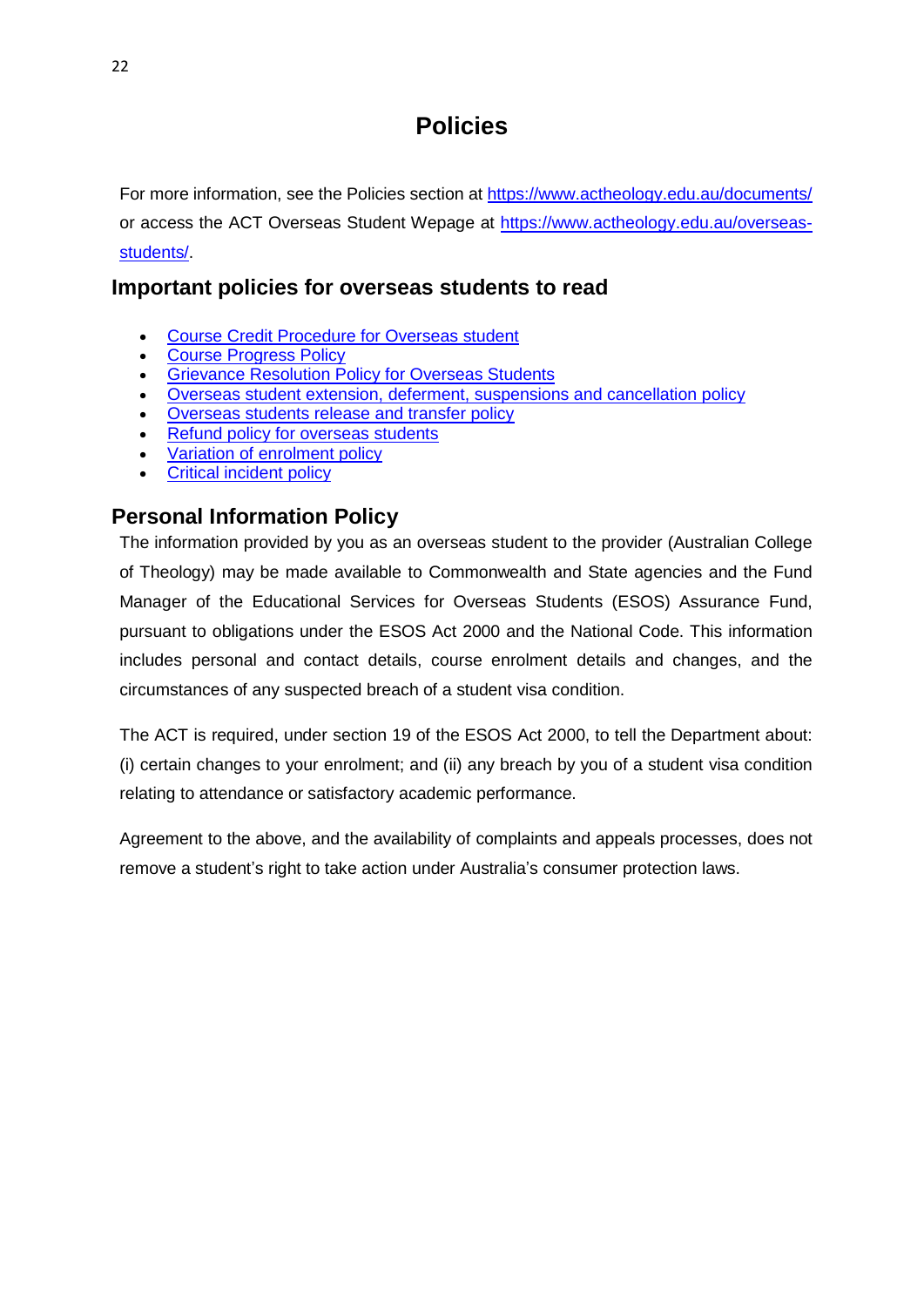## **Application Procedure – Overseas Students**

<span id="page-25-0"></span>To apply to study at Trinity Theological College please follow these steps. Please allow at least four (4) months to complete the process.

Our usual entry point to the college is the last week of January. Therefore, application enquiries should reach the Registrar by the end of September for Semester 1 entry or end of April for Semester 2 entry.

Please use this as a checklist to ensure you have met all the requirements.

## <span id="page-25-1"></span>**Step 1: Self-Assessment for Student Entry Visa**

Go to the Department of Home Affairs Website Student Visa Self-Assessment page: <https://www.mystudyinaustralia.com/student-visa-self-assestment-sp-29626/>

If after reading through this, you feel you meet ALL the Australian Government requirements and you wish to apply to study with us at Trinity Theological College proceed to the next step.

## <span id="page-25-2"></span>**Step 2: Application to Registrar**

1. Submit a Prospective Student Contact Form via the TTC website at

[https://www.ttc.wa.edu.au/prospective-student-form/.](https://www.ttc.wa.edu.au/prospective-student-form/)

- 2. On receipt of the above form, the registrar will email a letter containing important information relevant to overseas students wishing to study in Australia. Please ensure you read this carefully. You will also be sent an application form, a pro forma letter of recommendation to send to your three referees, and a list of the documentation required to be submitted with your application form.
- 3. Documentation required to be submitted along with your completed application form must include:
	- a. A colour passport photo;
	- b. Certified copies of all prior tertiary studies
	- c. Certified copy of the Original Academic IELTS test results notice
	- d. Certified copy of your current passport
	- e. Prior Learning Portfolio (if applying for academic credit or recognised prior learning)
	- f. Ensure that Letters of Recommendation from your Pastor, a leader in your church and a mature Christian friend are sent by your referees directly to [registar@ttc.wa.edu.au](mailto:registar@ttc.wa.edu.au). These references should be independent of each other and should not be a family member.
	- g. A one-page response to each of the following questions:
		- i. Your Christian life so far telling us about your Christian life to date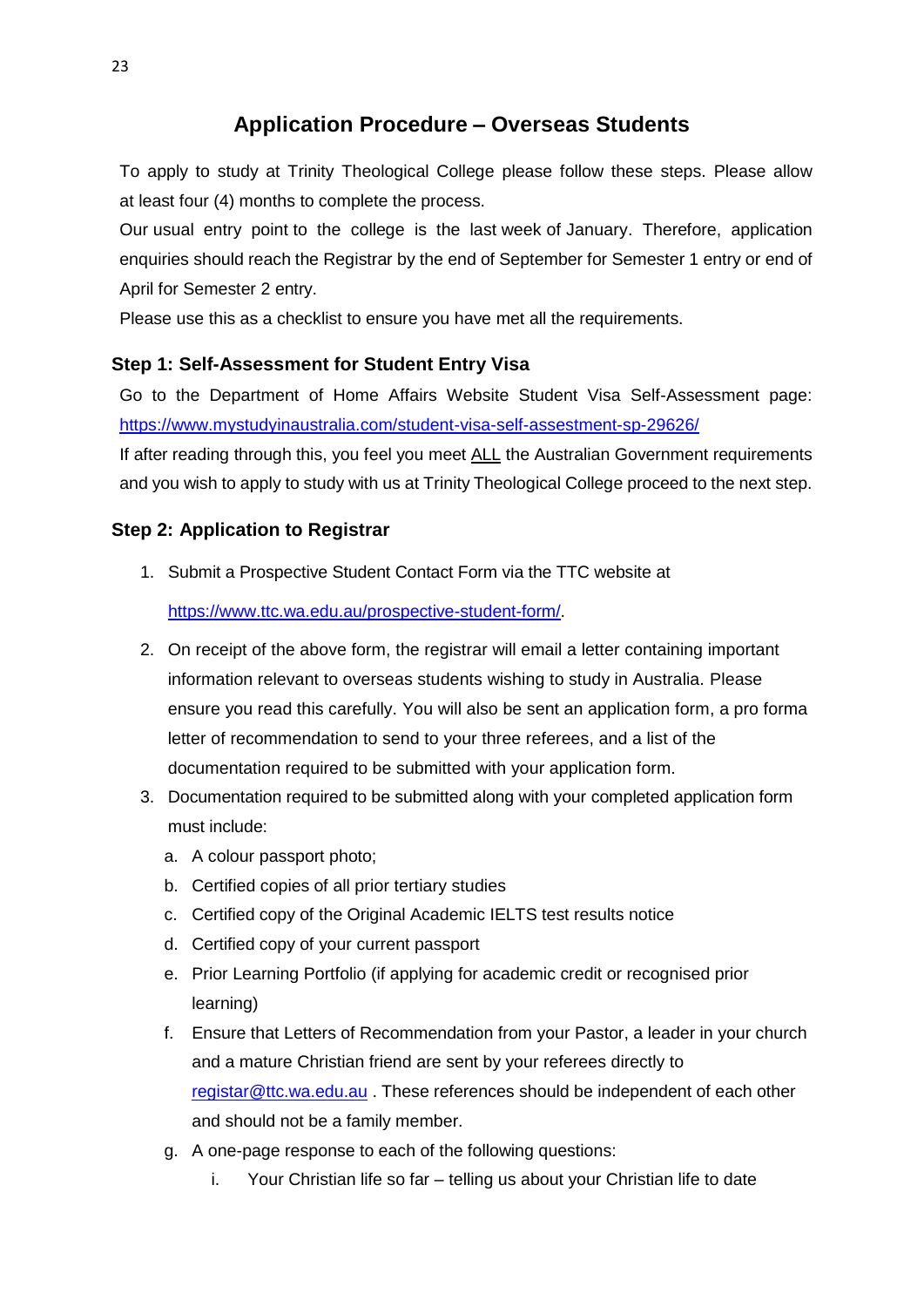- ii. Christian Service Giving details of your current involvement in Christian **Service**
- iii. Why Trinity Theological College? Telling why you wish to study at the college and what ministry or Christian service you would like to pursue after graduation.
- 4. A non-refundable application fee of AUD \$250 to cover processing costs (payment details are located in the application form)

Please note that unless all the above is completed and forwarded to [registrar@ttc.wa.edu.au,](mailto:registrar@ttc.wa.edu.au) we will be unable to process your application.

On receipt and review of the above, we will arrange an interview with the Principal or his representative. After this interview, your application will be presented at the next meeting of the selection panel at Trinity Theological College for consideration. If it is agreed by the selection panel at Trinity Theological College that a place is to be offered to you, your application documents will then be sent to the Australian College of Theology office. They will review the documents and determine final approval. If your application is approved by the ACT, their office will prepare the Overseas Student Agreement. This document will be sent to you and acceptance of this offer may only be confirmed by signing and returning the Agreement. On receipt of your acceptance and your first semester tuition fees, you will be sent an ACT Confirmation of Enrolment for Overseas Students which you will need prior to applying for a student visa.

## <span id="page-26-0"></span>**Step 3: Information to Registrar**

You must submit the following:

- Details of your accommodation arrangements
- Receipt for payment for Overseas Student Health Cover (OSHC) and a copy of your OSHC Insurance Certificate.
- Payment for all College fees for the first semester of the course. To be made only after you have signed and returned the written agreement.

## <span id="page-26-1"></span>**Step 4: Apply for Student Visa**

You must:

- a. apply for a student visa online at<https://www.homeaffairs.gov.au/> or;
- b. apply to the Australian Embassy or Department of Home Affairs (DHA) Office for a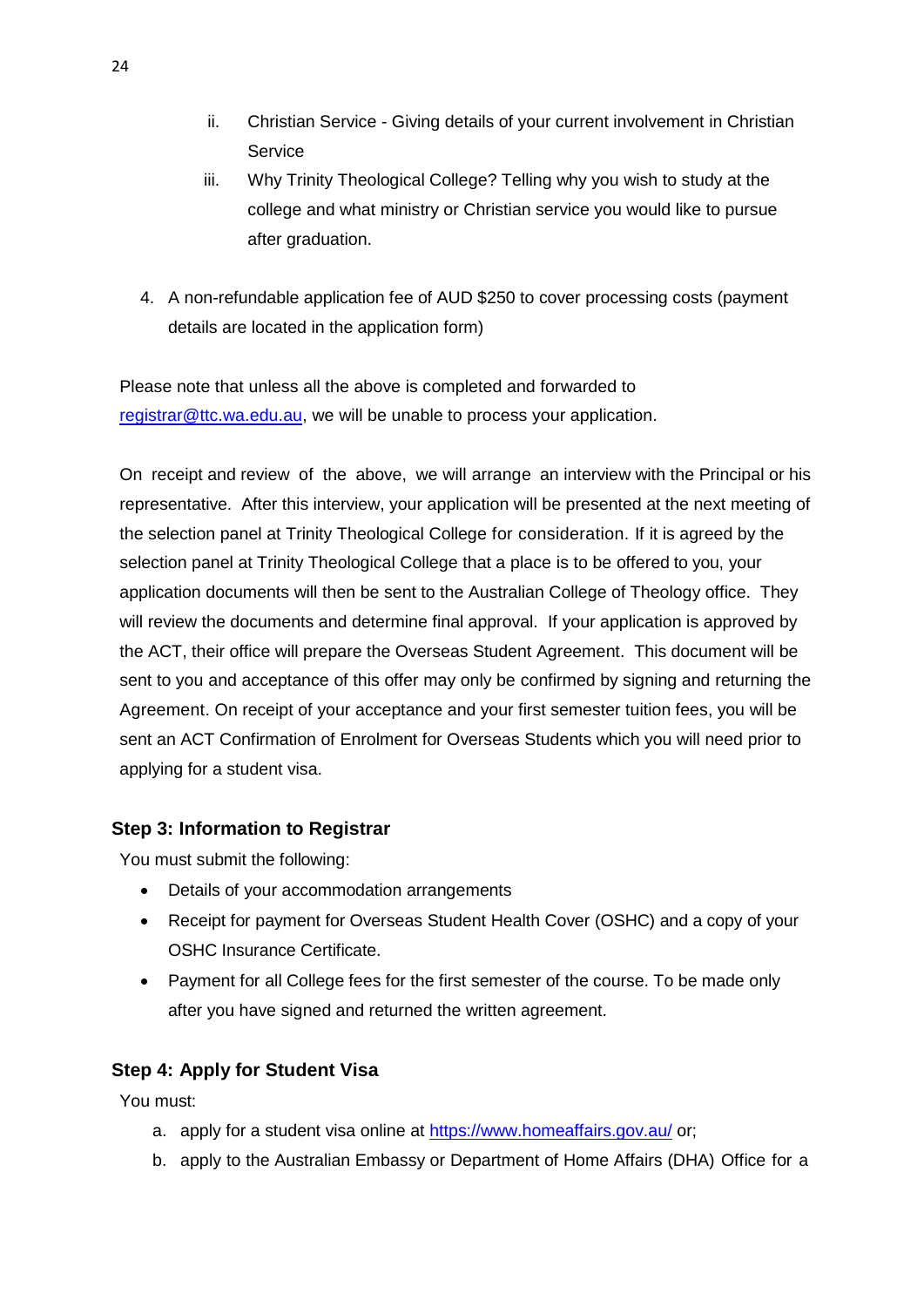student visa. You will need to take with you the ACT Confirmation of Enrolment for Overseas Students.

## <span id="page-27-0"></span>**Step 5: Travel Arrangements**

Once you have received a student visa:

- a. Provide the college with a copy of your Australian student visa and photocopy of your passport details and;
- b. Advise the college of your travel arrangements including your arrival time.

On your arrival in Perth you will need to contact the College to make an appointment with the Registrar and attend our Orientation programme.